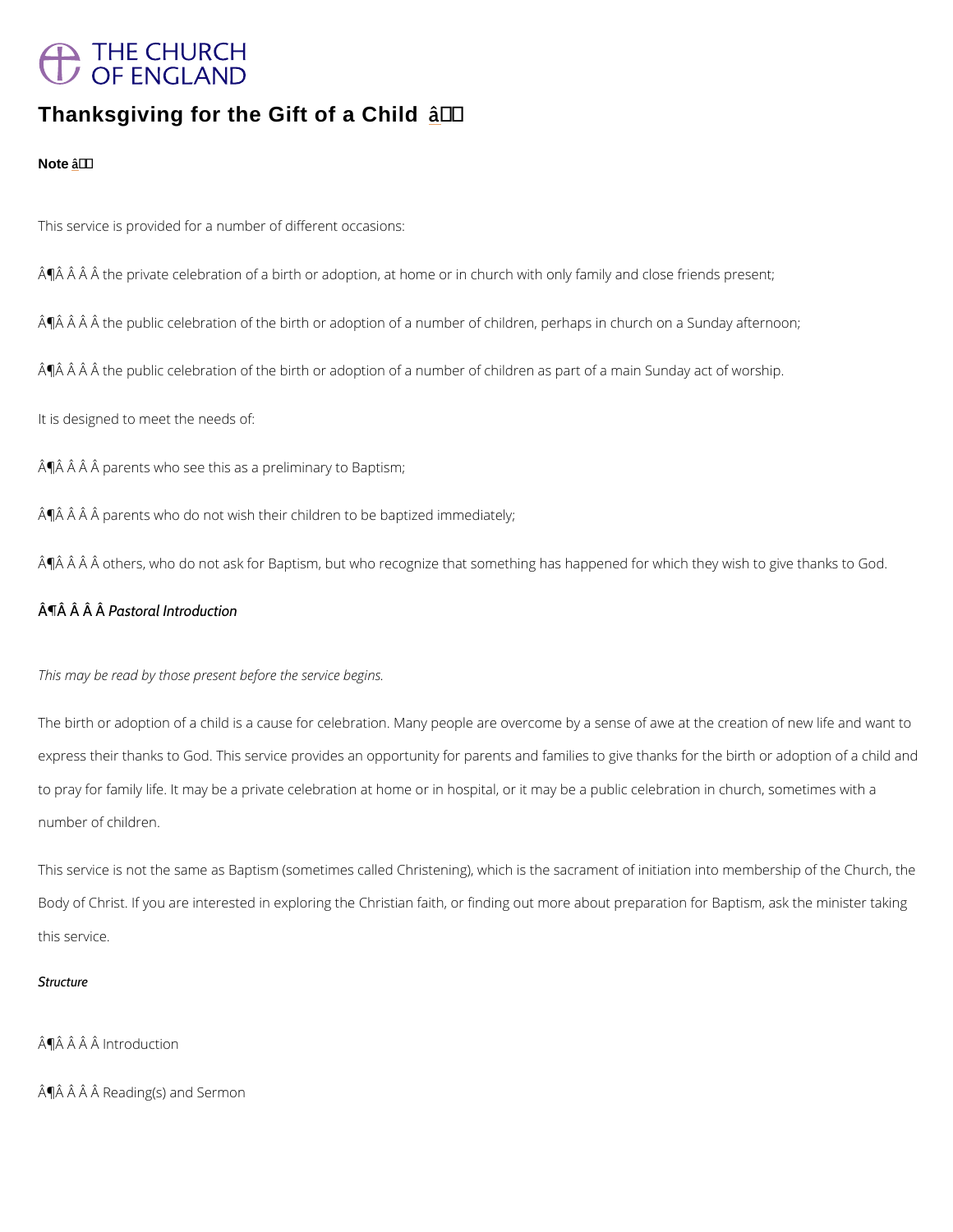Â $\hat{P}$  Â Â Â Thanksgiving and Blessing

ȚĂ Â Â Giving of the Gospel

Â $\hat{P}$  Â Â Â Prayers

Â $\hat{P}$  Â Â Â Ending

For Notebersee e

# Thanksgiving for the Gift of a Child  $a + f$

Introduction \_ â † '

The minister welcomes the people usimige make wintuontghioeral is uginteanebilion gwo(sseis.

A hymn or song may be sung.

We are here today to give thanks for these children, with their family and friends, and to sup prayer and love. God became one of us in Jesus, and understands all that surrounds the arri that children should know love within the stability of their home, grow in faith, and come at I

The following may be used

The works of the Lord are great:

All  $\hat{A}$   $\hat{A}$  hi $\hat{A}$  mercy endures for ever.

Mary gave birth to a child and called him Jesus:

All  $\hat{A}$   $\hat{A}$  h $\hat{A}$  will save his people from their sins.

He will be called the Prince of Peace:

All  $\hat{A}$   $\hat{A}$  hi $\hat{A}$  kingdom will last for ever.

The minister says

Loving God,

you hold all things in life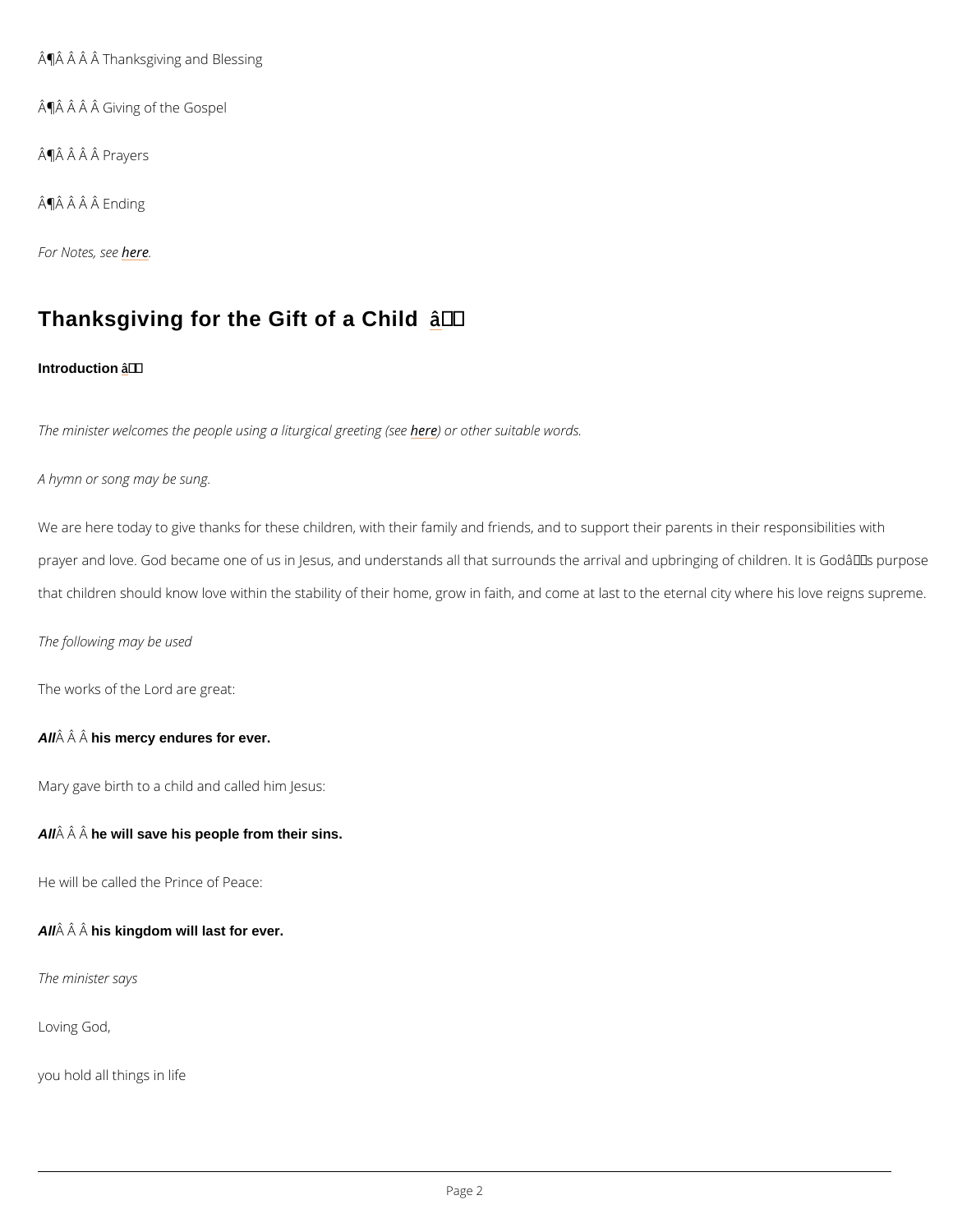```
and call us into your kingdom of peace;
```

```
help us to walk the path of your truth
```
and fill our lives with gratitude and faith,

through Jesus Christ our Lord.

All  $\hat{A}$   $\hat{A}$  Amen.

Reading(s) and Sermon  $a + c$ 

A suitable passage from the eB)eble is read (see

A sermon may be preached.

Where parents wish to recognize the role of supporting friends it may be appropriate for ther may present the children to the minister, and informal words may be said.

A hymn may be sung.

Thanksgiving and Blessing  $a + f$ 

The minister says

Do you receive these children as a gift from God?

We do.

Do you wish to give thanks to God and seek his blessing?

We do.

The minister says

God our creator,

we thank you for the wonder of new life

and for the mystery of human love.

We thank you for all whose support and skill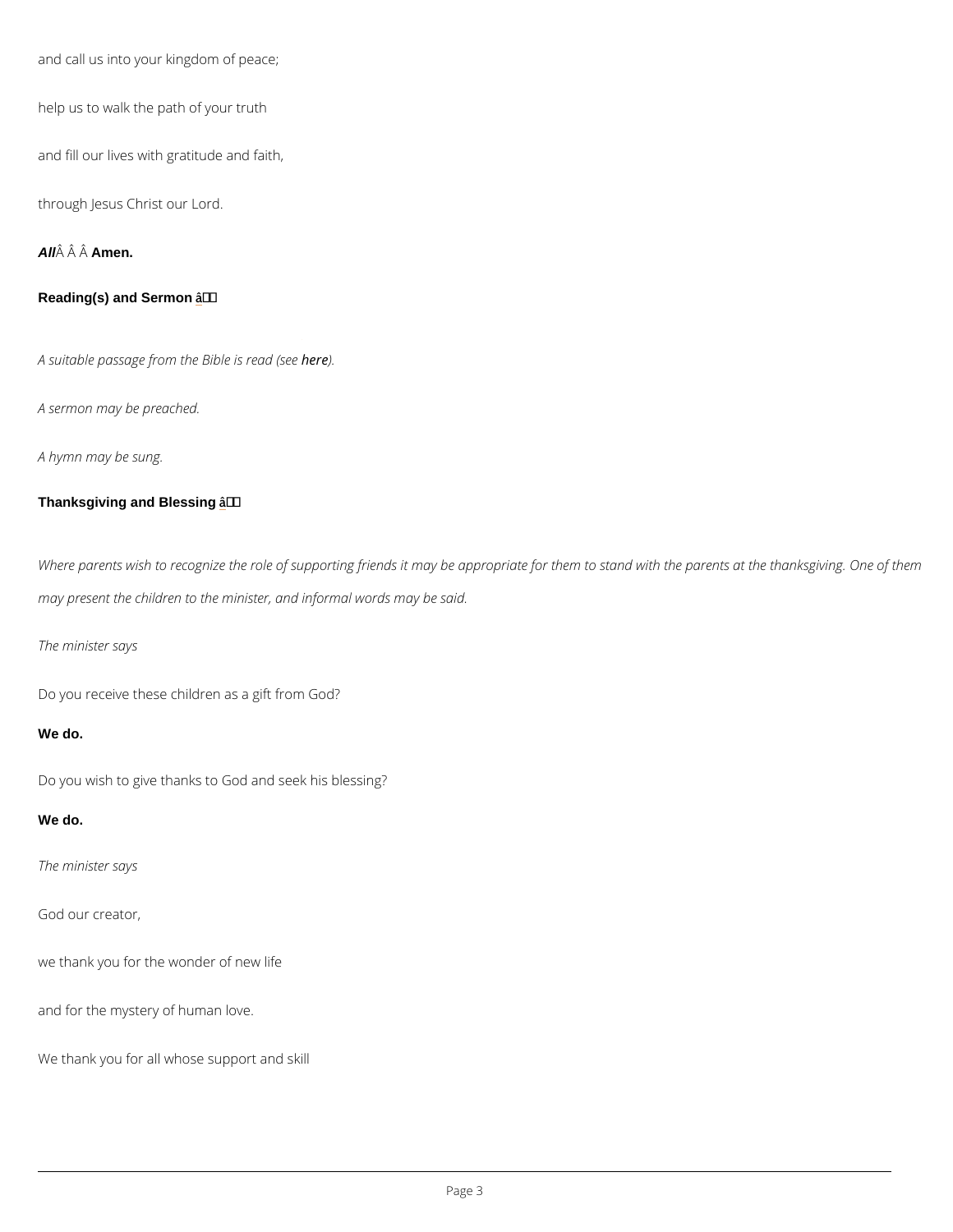surround and sustain the beginning of life.

We thank you that we are known to you by name

and loved by you from all eternity.

We thank you for Jesus Christ,

who has opened to us the way of love.

We praise you, Father, Son, and Holy Spirit.

### **All** $\hat{A}$   $\hat{A}$   $\hat{A}$  Blessed be God for ever.

*The minister may say for each child*

What name have you given this child?

*A parent or supporting friend replies*

*His*/her name is *N*.

*The minister may take the child.*

*The minister says*

As Jesus took children in his arms and blessed them, so now we ask Godâlls blessing om.

Heavenly Father, we praise you for his/her birth;

surround *him*/*her* with your blessing

that *he*/*she* may know your love,

be protected from evil,

and know your goodness all *his*/*her* days.

*When all the children have been prayed for*

All $\hat{A}$   $\hat{A}$   $\hat{A}$  May they learn to love all that is true,

**grow in wisdom and strength**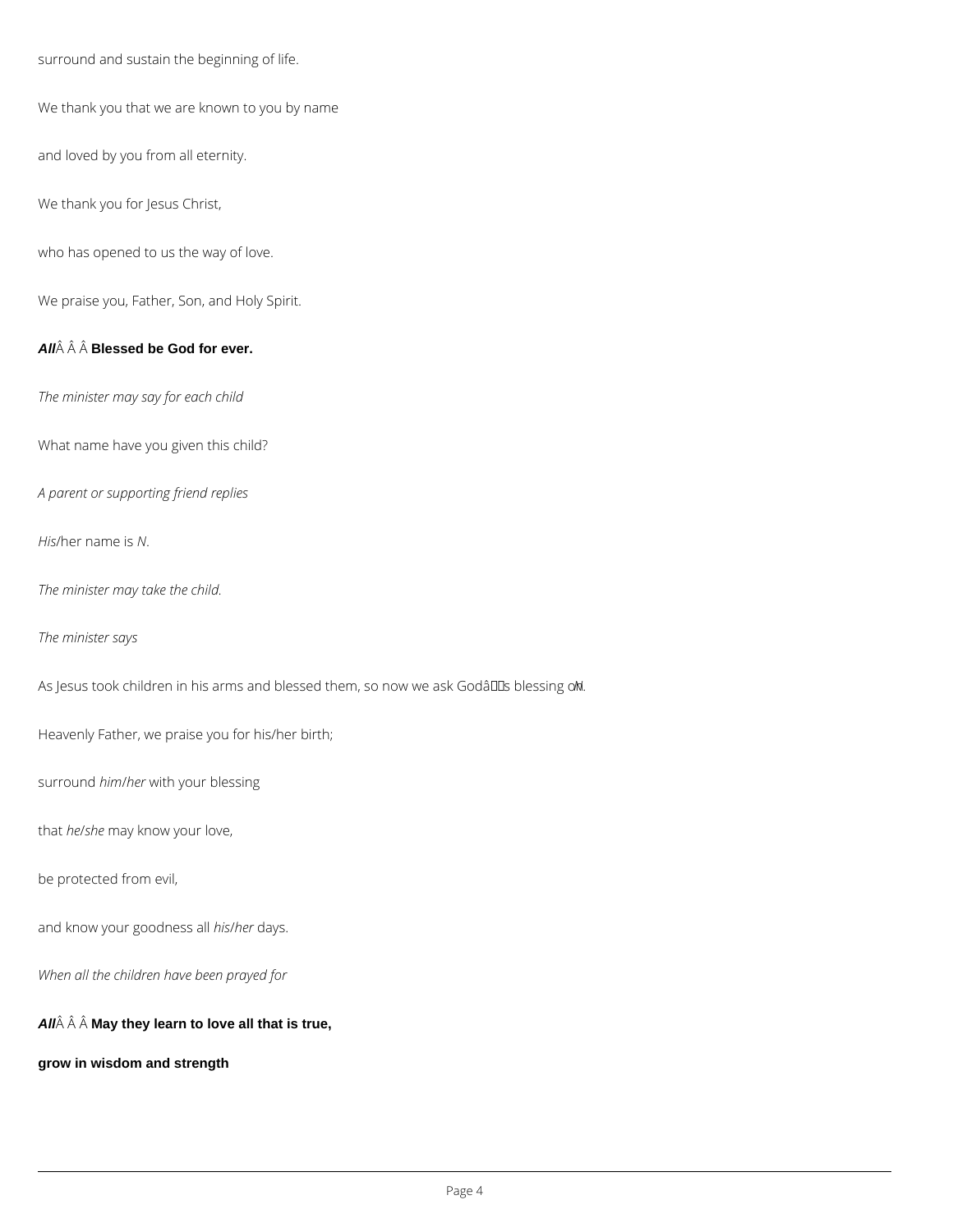and, in due time, come through faith and baptism

to the fullness of your grace;

through Jesus Christ our Lord.

Amen.

The minister prays for the parents

May God the Father tohie a el pod essits

and githeemgrace to love antch earrehfiddren

May God the new isdom, patience and faith,

helphemio provide for the cheapen  $\hat{\mathbf{e}}$  d's

and, by their example,

reveal the love and truth that are in Jesus Christ.

All  $\hat{A}$   $\hat{A}$  Amen.

Giving of the Gospel \_\_ a + '

A copy of a Gospel is presented, with these words

Receive this book.

It is the good news of  $G$ odâ $\in$ <sup>TM</sup>s love.

Take it as your guide.

The minister may address the supporting friends and say

Will you do all that you can to Nhaen **N** iann the upport of the gup of

The minister may address the wider family and friends and say

Will you do all that you can to help and support this

With the help of God, we will.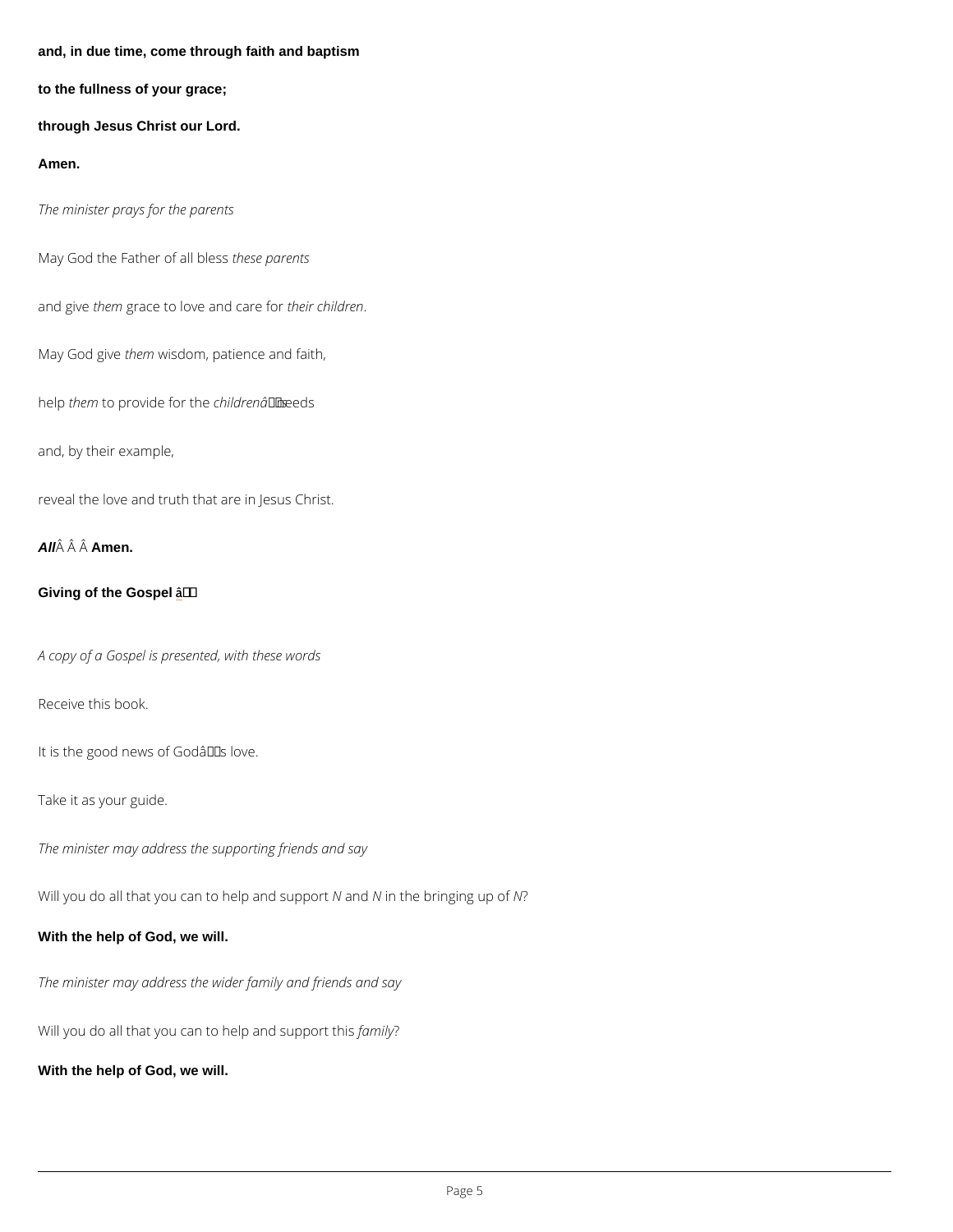### This prayer may be said by the parents or by the whole congregation

All  $\hat{A}$   $\hat{A}$  G $\hat{A}$ d our creator,

we thank you for the gift of these children,

entrusted to our care.

May we be patient and understanding,

ready to guide and to forgive,

so that through our love

they may come to know your love;

through Jesus Christ our Lord.

Amen.

The minister may say addithioenn) alephrobiyn gyr swi(tshe the Lord's Prayer.

Jesus taught us to call God our Father,

and so in faith and trust we say

All  $\hat{A}$   $\hat{A}$  O $\hat{A}$ r Father in heaven,

hallowed be your name,

your kingdom come,

your will be done,

on earth as in heaven.

Give us today our daily bread.

Forgive us our sins

as we forgive those who sin against us.

Lead us not into temptation

but deliver us from evil.

For the kingdom, the power,

and the glory are yours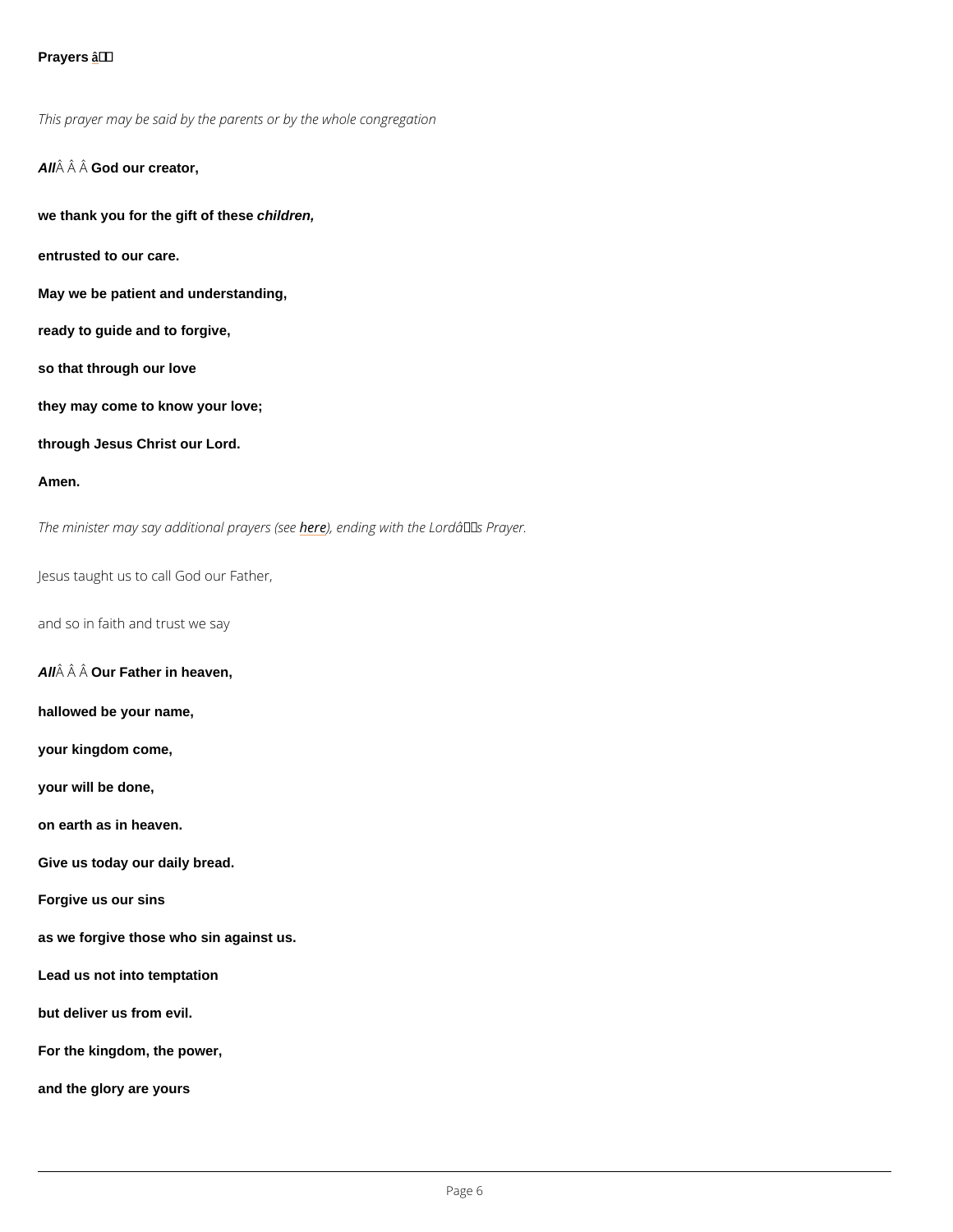now and for ever.

Amen.

(or)

Jesus taught us to call God our Father,

and so we have the courage to say

All  $\hat{A}$   $\hat{A}$  O $\hat{A}$ r Father, who art in heaven,

hallowed be thy name;

thy kingdom come;

thy will be done;

on earth as it is in heaven.

Give us this day our daily bread.

And forgive us our trespasses,

as we forgive those who trespass against us.

And lead us not into temptation;

but deliver us from evil.

For thine is the kingdom,

the power and the glory,

for ever and ever.

Amen.

Ending  $â$  † '

The love of the Lord Jesus

draw you to himself,

the power of the Lord Jesus

strengthen you in his service,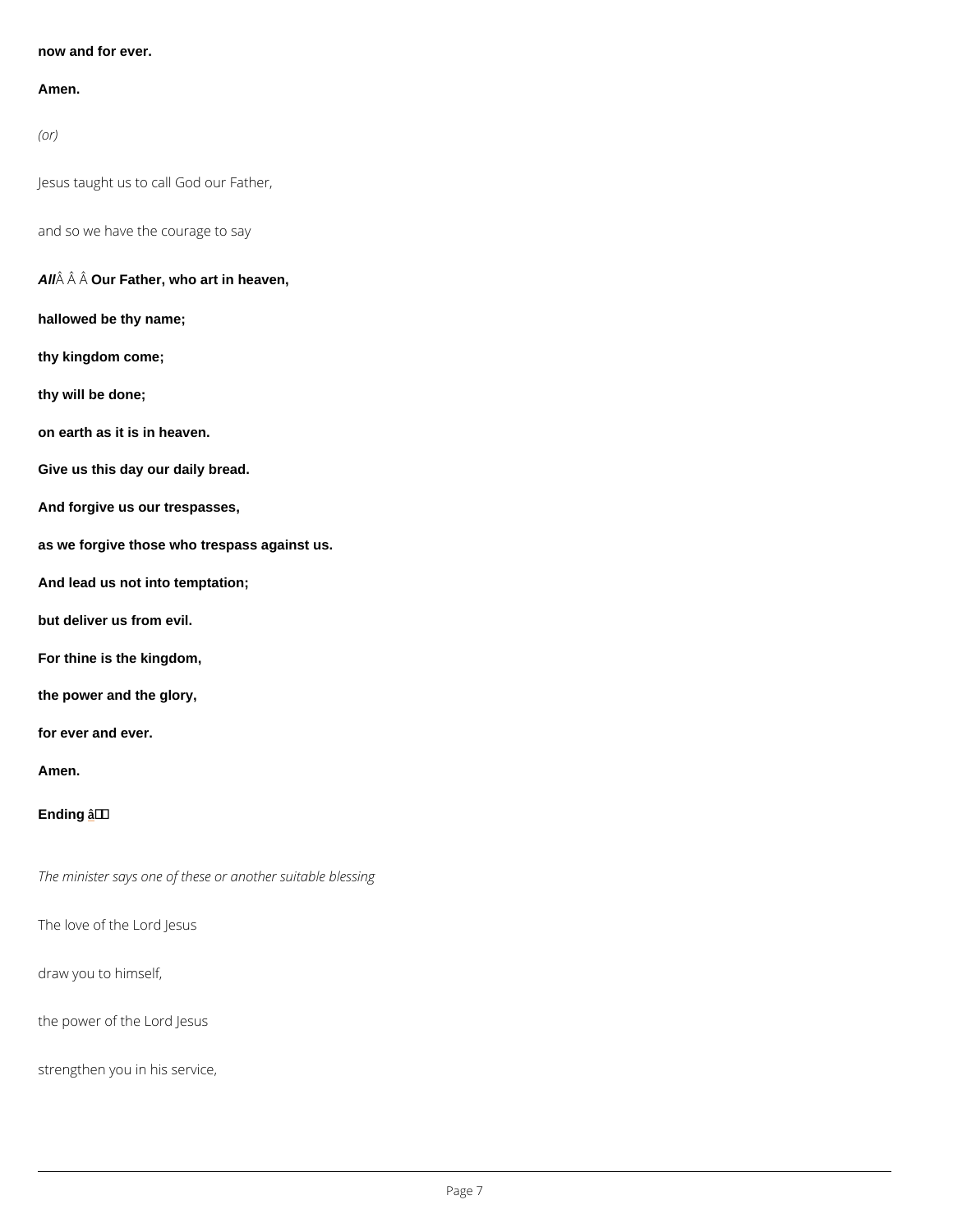the joy of the Lord Jesus fill your hearts; and the blessing of God almighty, the Father, the Son, and the Holy Spirit, be among you and remain with you always. All  $\hat{A}$   $\hat{A}$  Amen. (or) The Lord bless you and watch over you, the Lord make his face shine upon you and be gracious to you, the Lord look kindly on you and give you peace; and the blessing of God almighty, the Father, the Son, and the Holy Spirit, be among you and remain with you always. All  $\hat{A}$   $\hat{A}$  Amen. Supplementary Texts ↑

Liturgical Greetings  $ât'$ 

In the name of Jesus

who was born to be our Saviour, Christ the Lord,

we welcome you.

Grace, mercy and peace be with you

All  $\hat{A}$   $\hat{A}$  and also with you.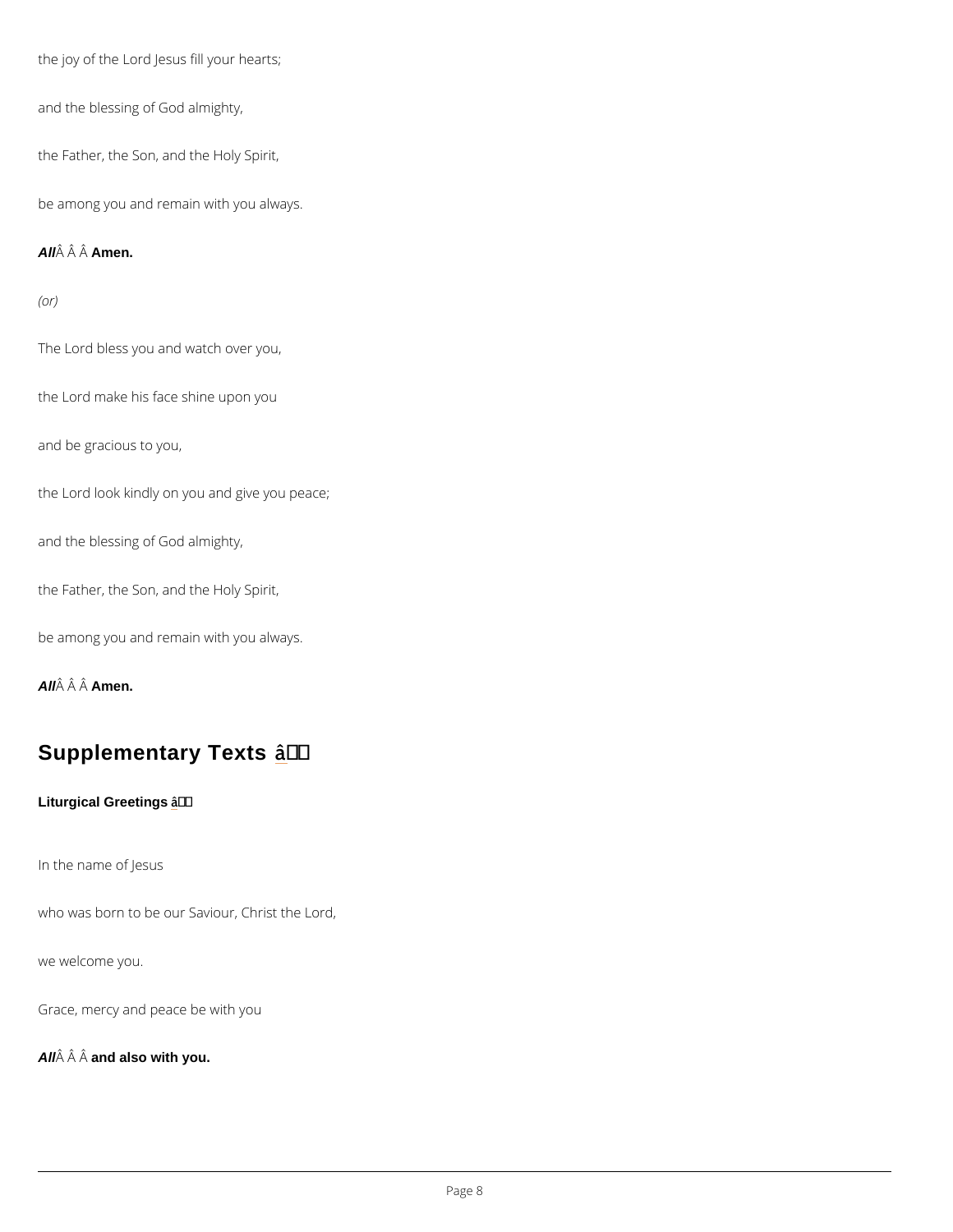(or)

The grace of our Lord Jesus Christ,

the love of God

and the fellowship of the Holy Spirit

be with you

All  $\hat{A}$   $\hat{A}$  and also with you.

(or)

The Lord be with you

All  $\hat{A}$   $\hat{A}$  and also with you.

Bible Readings \_ â † '

One of these, or another suitable passage from the Bible, is read.

Exodus 20.12

Isaiah  $9.2,6$ â $\in$ "7

Psalm 20

Psalm 128

Psalm  $139.7â€"18$ 

Matthew 1.18 $a \in 25$ 

Matthew  $7.24$  $\hat{a} \in 27$ 

### Matthew  $18.1$  $\hat{a} \in 5$

Matthew  $18.10$   $\hat{a} \in 14$ 

 $Mark$  10.13–16

Luke 1.39–45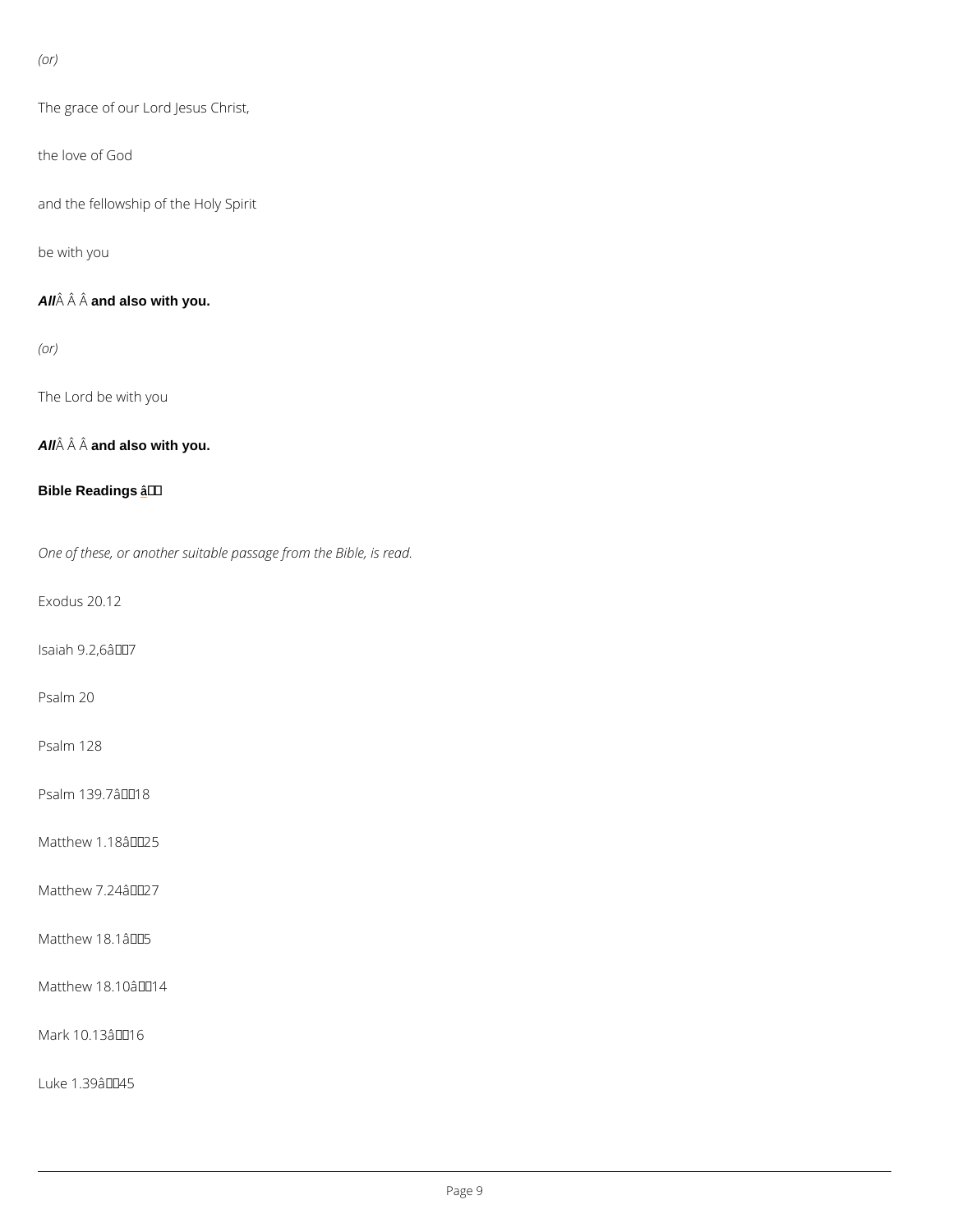Luke 2.22–24

Luke 2.33–40

John  $1.9$ â $\in$ "14

Ephesians  $3.14$ â $\in$ "21

Ephesians  $6.1$ â $6$ "4

1 John 2.12 $â€$ "14

Additional Prayers \_\_ â † '

Additional prayers may include the following or other suitable prayers.

1Â Â Â For the child/children

God our Father,

we praythos child

that in due time

he/shmeay be received by baptism

into the family of your Church,

and becommeinheroifoyour kingdom;

through Jesus Christ our Lord.

All  $\hat{A}$   $\hat{A}$  Amen.

For the home and family

## 2Â Â Â Heavenly Father,

whose blessed Son shared at Nazareth

 $\hat{A}$   $\hat{A}$  the life of an earthly home:

bless the  $h$  othmies octhild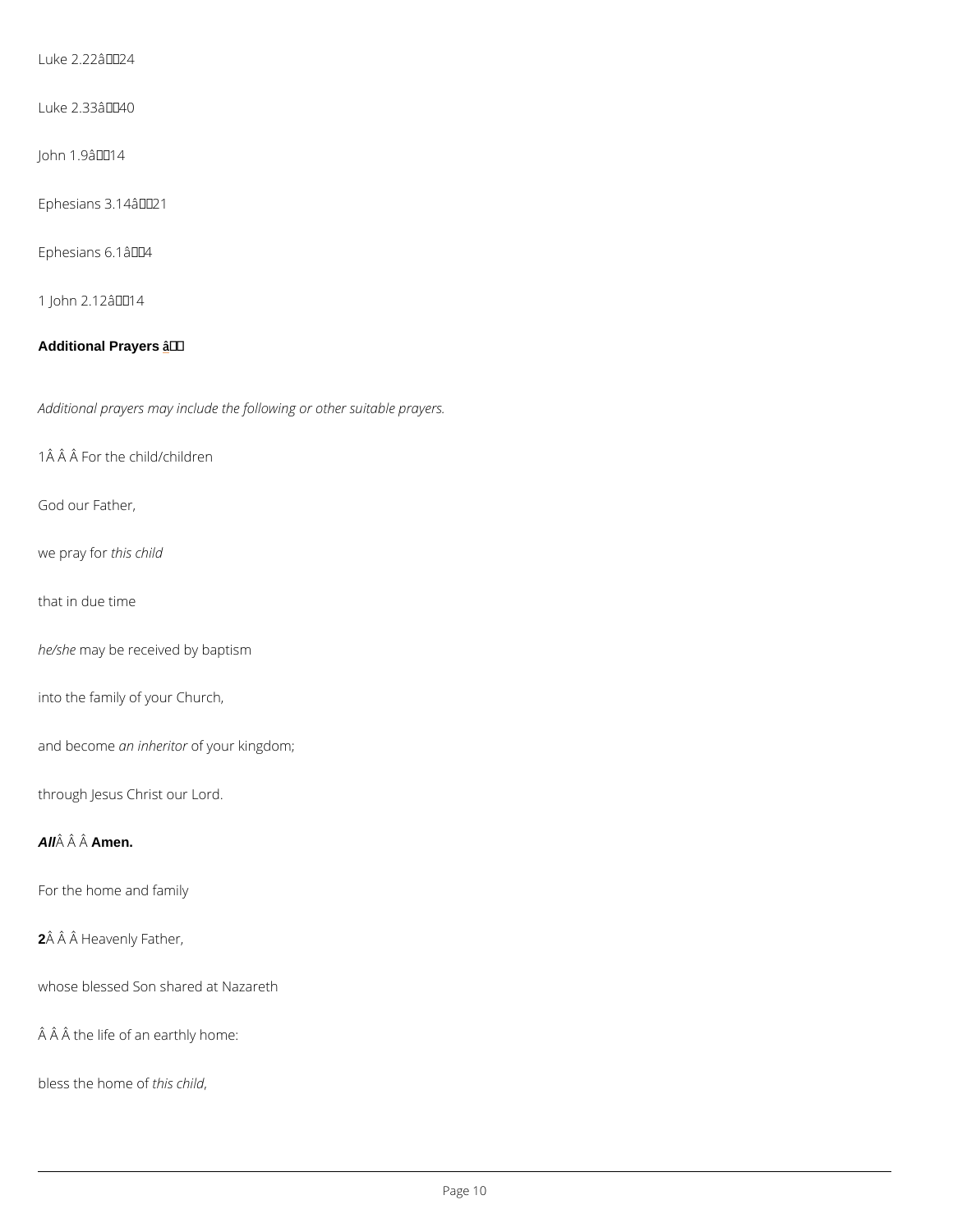and help all the family to live together in your love.

Teach them to serve you and each other,

and make them always ready to show your love

 $\hat{A}$   $\hat{A}$  to those in need;

for the sake of Jesus Christ our Lord.

## **All Amen.**

**3** $\hat{A}$   $\hat{A}$   $\hat{A}$  Father in heaven, bless these parents,

that they may cherish their *child*;

make them wise and understanding,

to help *him/her* as *he/she* grows,

and surround this family

with the light of your truth

and the warmth of your love;

through Jesus Christ our Lord.

## **All Amen.**

**4** $\hat{A}$   $\hat{A}$   $\hat{A}$  God our Father, we pray to you

 $\hat{A}$   $\hat{A}$  for all who have the care of *this child*.

Guide them with your Holy Spirit,

that they may bring him/her up

in the ways of truth and love.

Through their care enable *him/her* to grow in grace

and become daily more like your Son,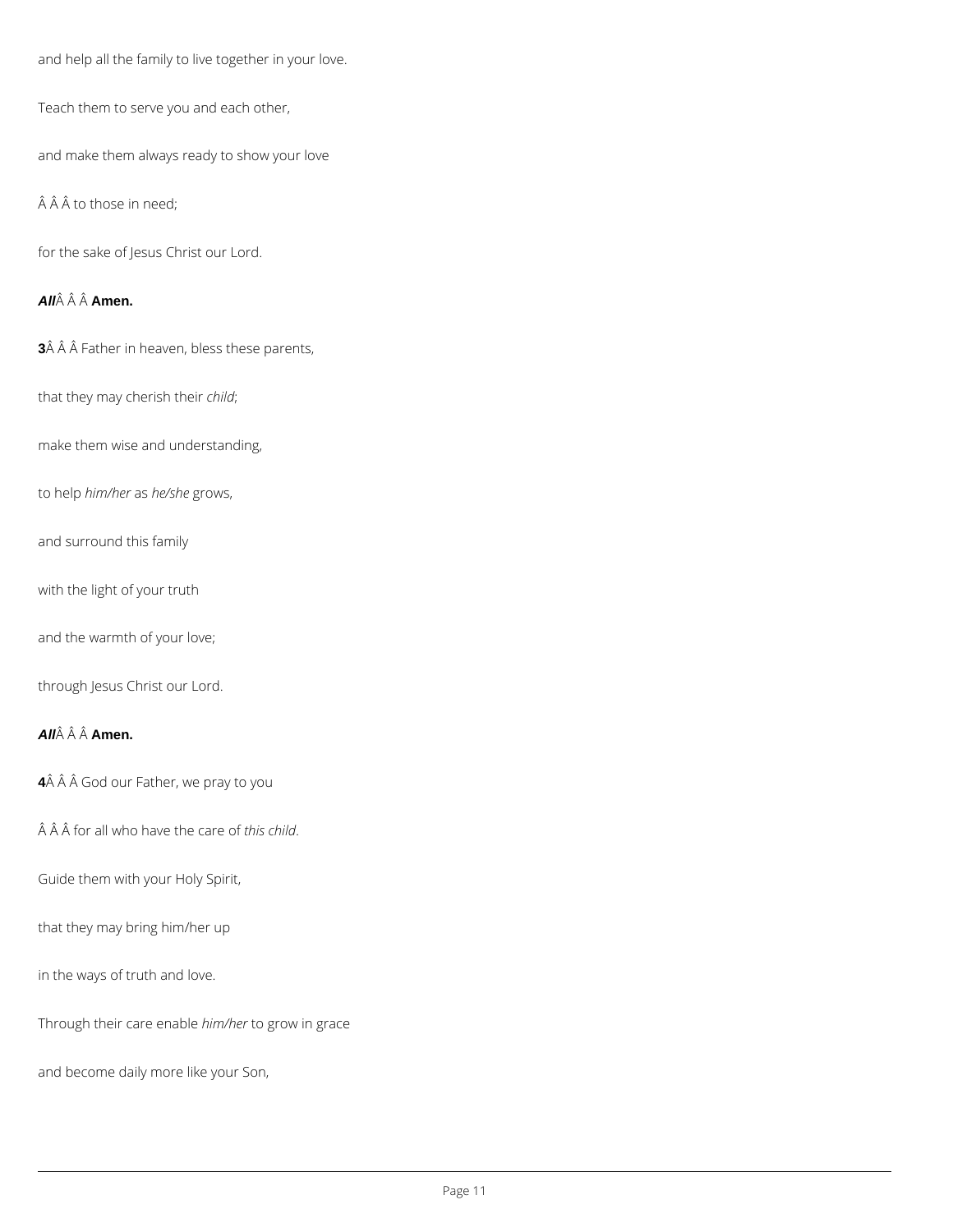our Saviour Jesus Christ.

**All Amen.**

5Â Â Â For the father

Heavenly Father,

you entrusted your Son Jesus,

the child of Mary,

to the care of Joseph, an earthly father.

Bless *N* [*this man*]

as he cares for his family.

Give him strength and wisdom,

 $\hat{A}$   $\hat{A}$  tenderness and patience;

support him in the work he has to do,

protecting those who look to him,

as we look to you for love and salvation,

through Jesus Christ our rock and defender.

### **All Amen.**

6Â Â Â For grandparents and other relatives

Father God, from whom every family

 $\hat{A}$  $\hat{A}$  $\hat{A}$  in earth and heaven is named,

we thank you for the rich variety

 $\hat{A}$   $\hat{A}$   $\hat{A}$  of the families you have created for us,

and for the relationships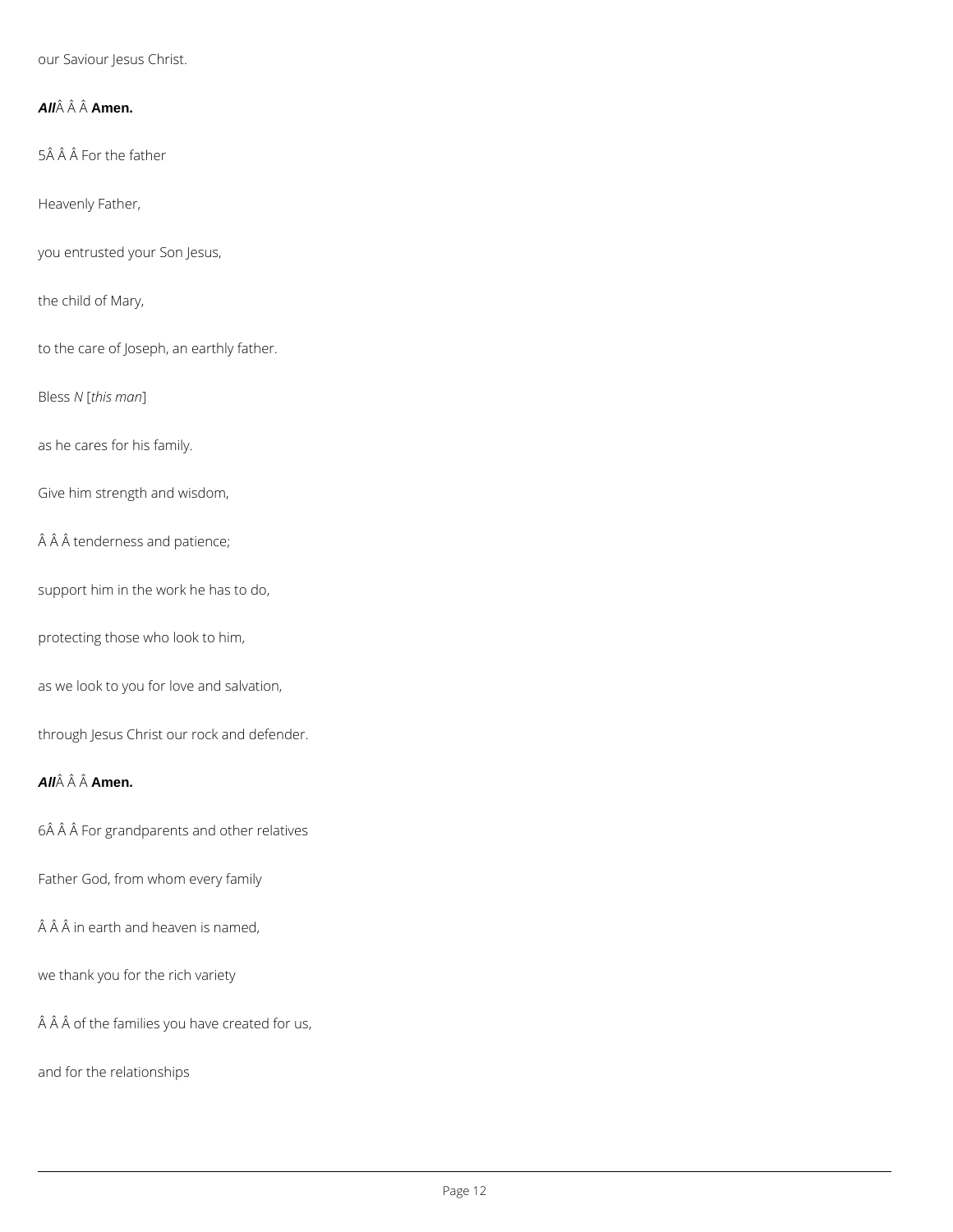$\hat{A}$   $\hat{A}$   $\hat{A}$  which we see and enjoy within them.

Help us to respect and learn from each other,

that we may come to maturity

in Christ Jesus our Lord.

## **All Amen.**

7Â Â Â For brothers and sisters

Living God,

we pray for *Nâ*IIIs brothers and sisters

and for all whose lives will be changed by *his/her* arrival;

grant them friendship and love

that their home may be an image of your kingdom;

through Jesus Christ our Lord.

## **All Amen.**

8Â Â Â After a difficult birth

Loving Father,

you have turned pain into joy

by the birth of *N* [*this child*].

May *N* [*this mother*],

remembering no longer her anguish,

trust you in all things.

As she asks for all she would receive,

may she discover that in you her joy is complete;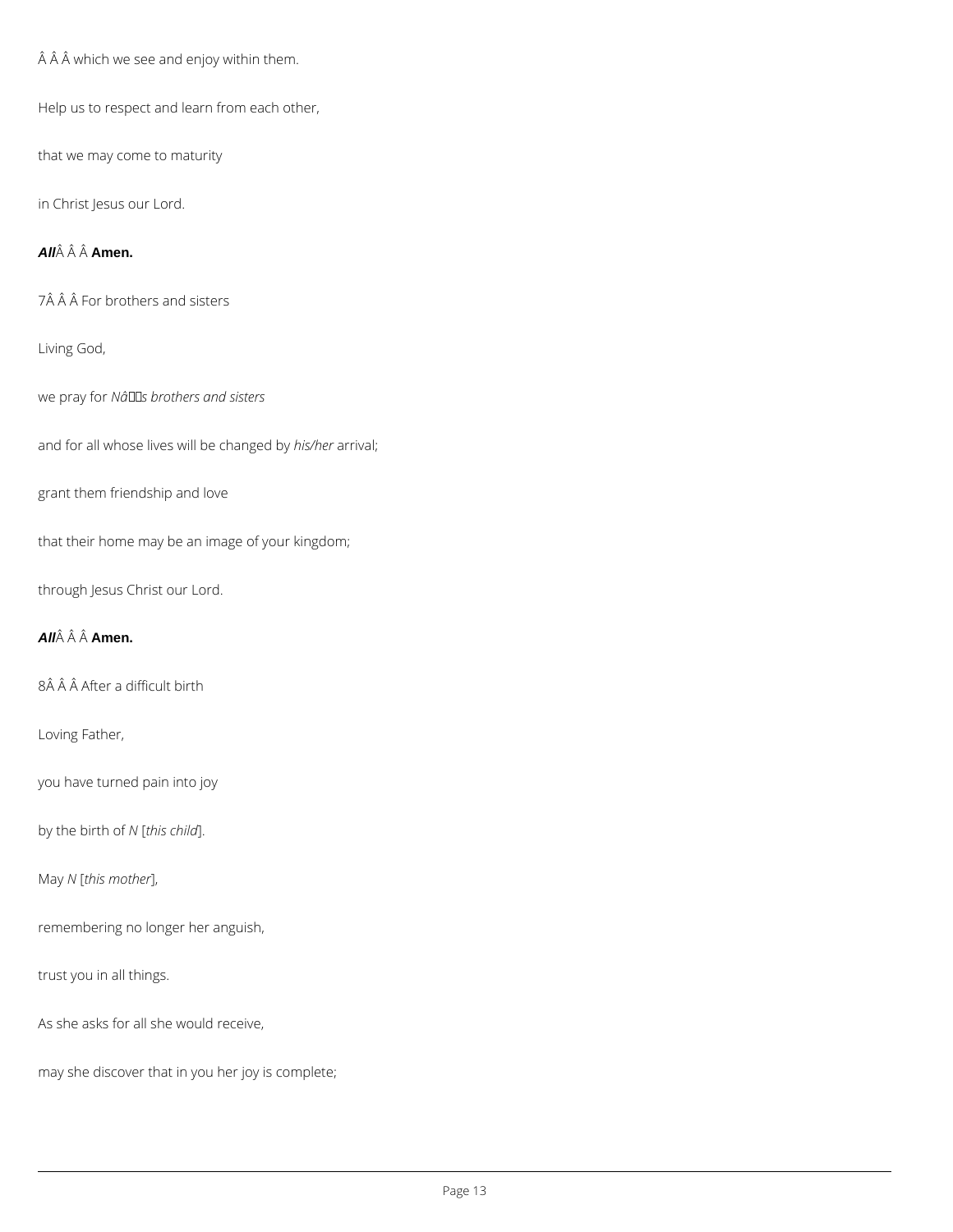through Jesus your Son.

### **All Amen.**

9Â Â Â For health workers

Father almighty, we give you thanks

for all concerned with the care of *N* [*this mother*]

and the safe birth of *N* [*her child*].

We pray for the doctors and nurses,

 $\hat{A}$   $\hat{A}$   $\hat{A}$  midwives and health visitors,

and all who will support the health and welfare of this family

 $\hat{A}$  $\hat{A}$  $\hat{A}$  in the coming years.

May they be filled with your love,

moved by your compassion

and supported by your presence.

We ask this in JesusâlD name.

### **All Amen.**

10Â Â Â When a child is adopted

O God of love,

you have made us your children by adoption and grace;

as *N* becomes a member of this family

bind them together by your grace,

and give them wisdom, joy and faith,

that together they may grow into your love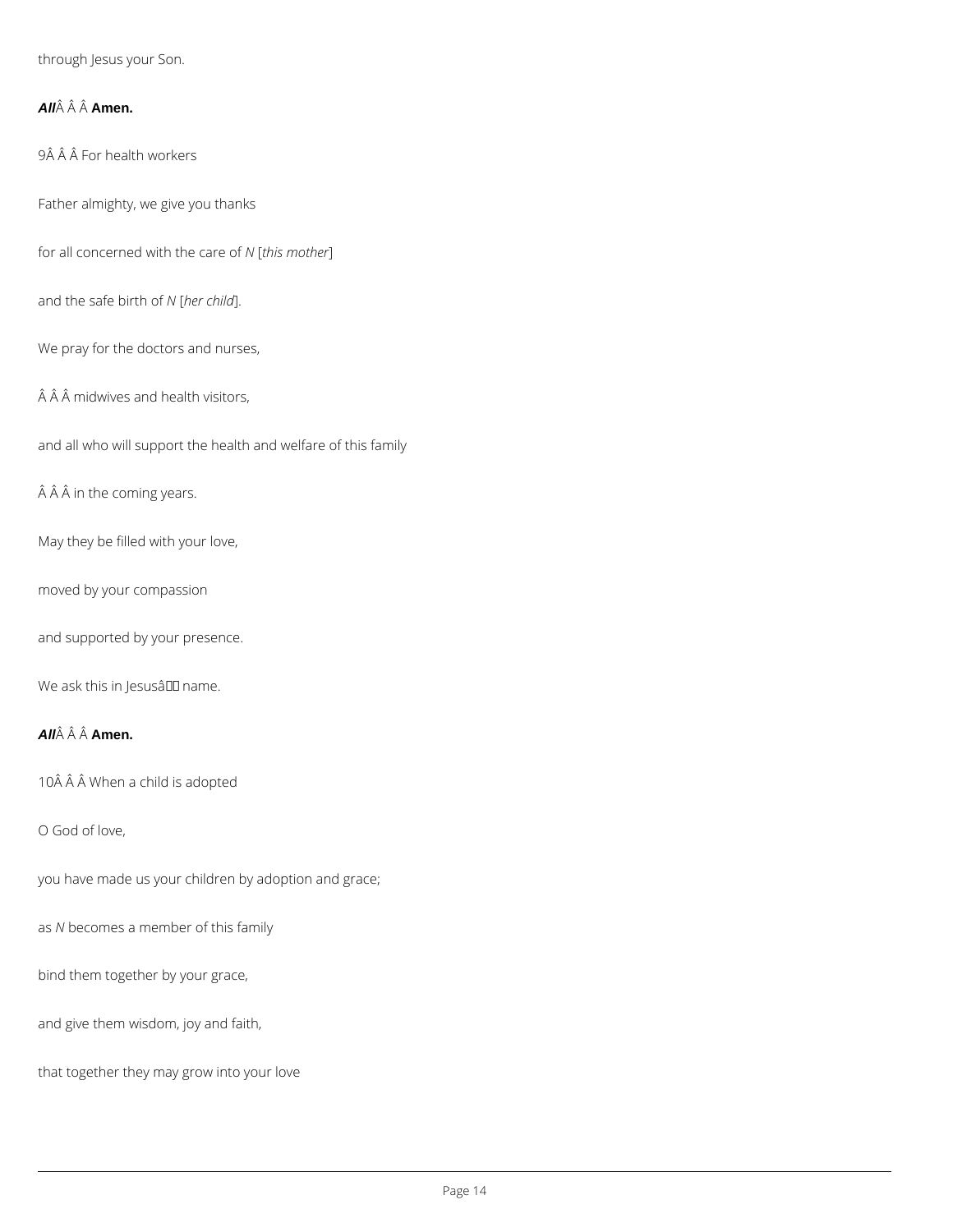and serve your purposes of peace;

through Jesus Christ our Lord.

## **All Amen.**

11Â Â Â For the birth parents of an adopted child

Heavenly Father, rich in goodness and mercy,

look with your love on *N*âDDs natural father and mother.

Keep them in your good care

and grant them peace;

through Jesus Christ our Lord.

## **All Amen.**

12Â Â Â When a child has special needs

Living God, creator of us all,

we thank you for entrusting *N*

into the special care of *N and N*.

Give them and all who surround them

wisdom and understanding, courage and patience;

give them grace to put aside fear and anxiety

and to fulfil your purposes;

fill their hearts with your unfailing love,

that *N* may grow up secure in giving and receiving love

and in the enjoyment of your presence,

to enrich our lives and the lives of others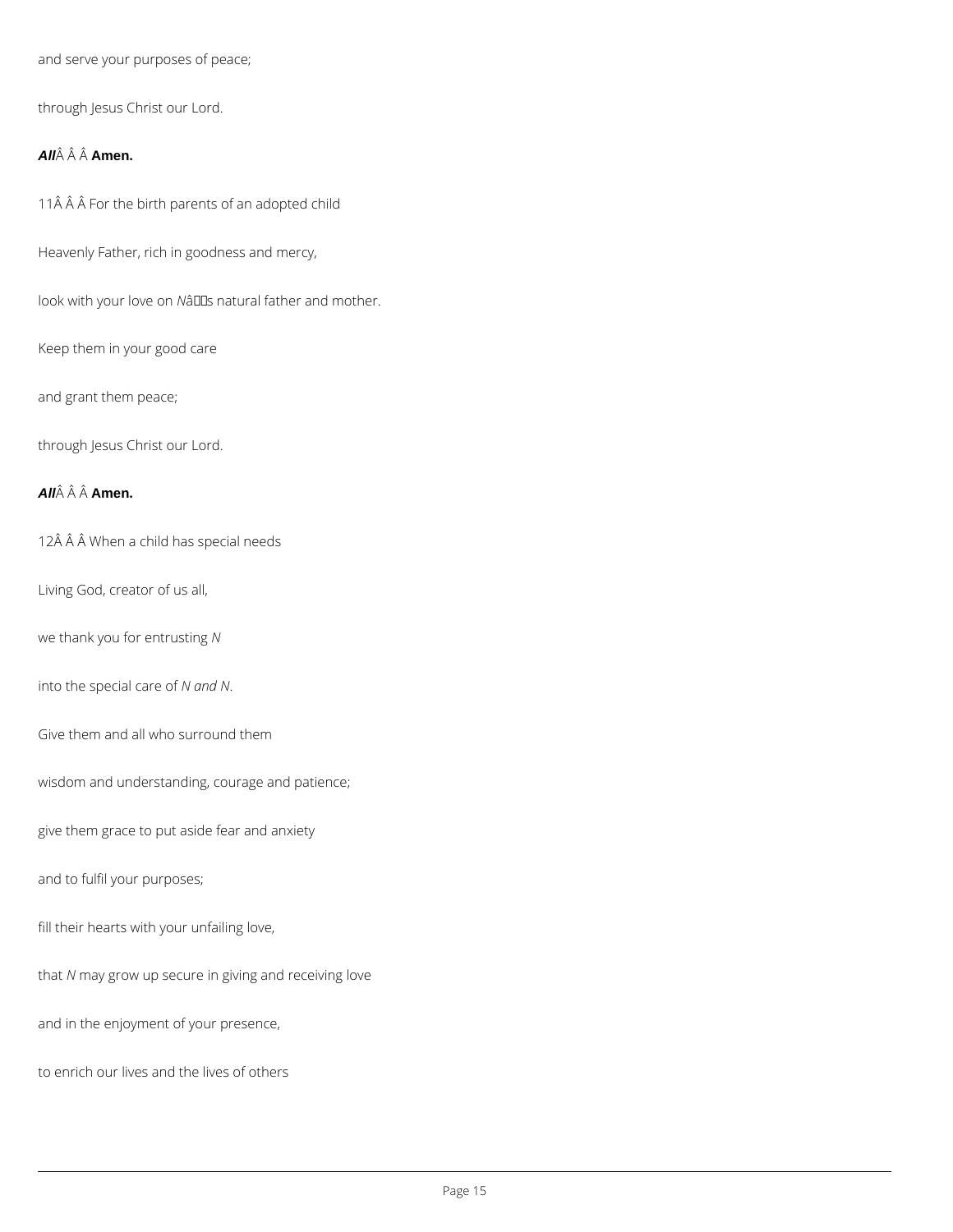in ways beyond our imagining,

in Jesus Christ our Lord.

All  $\hat{A}$   $\hat{A}$  Amen.

## Notes â†'

1Â Â Â To make it clear that the service is one of thanksgiving and not a Baptism, a register whom this thanksgiving service has been conducted, and the family should be given a certific

2Ă Â Ã The service should be adapted when only one parent is present or to suit particular n

3Â Â Â When several children (from one or more families) have been broug**he**rfe**o**nrayh**be**kssagiidvifoog child or for each family or for all the children, as is most appropriate. The names of the pare the parentse

4Â Â Â Provisionh **es eonfathee** service for supporting friends or relatives to make a commitment to appropriate for them to stand with the family at the thanksgiving. One of them may present the said.

5Â Â Â Hymns, songs or carols may be sung at points other than those indicated. If occasion

Rites Supporting Disciples on the Way of Christ  $a + f$ 

Contents

Notes

Welcome of Those Preparing for the Baptism of Children

Welcome of Disciples on the Way of Faith

Affirmation of the Christian Way

Call and Celebration of the Decision to be Baptized or Confirmed, or to Affirm Baptismal Fait

The Presentation of the Four Texts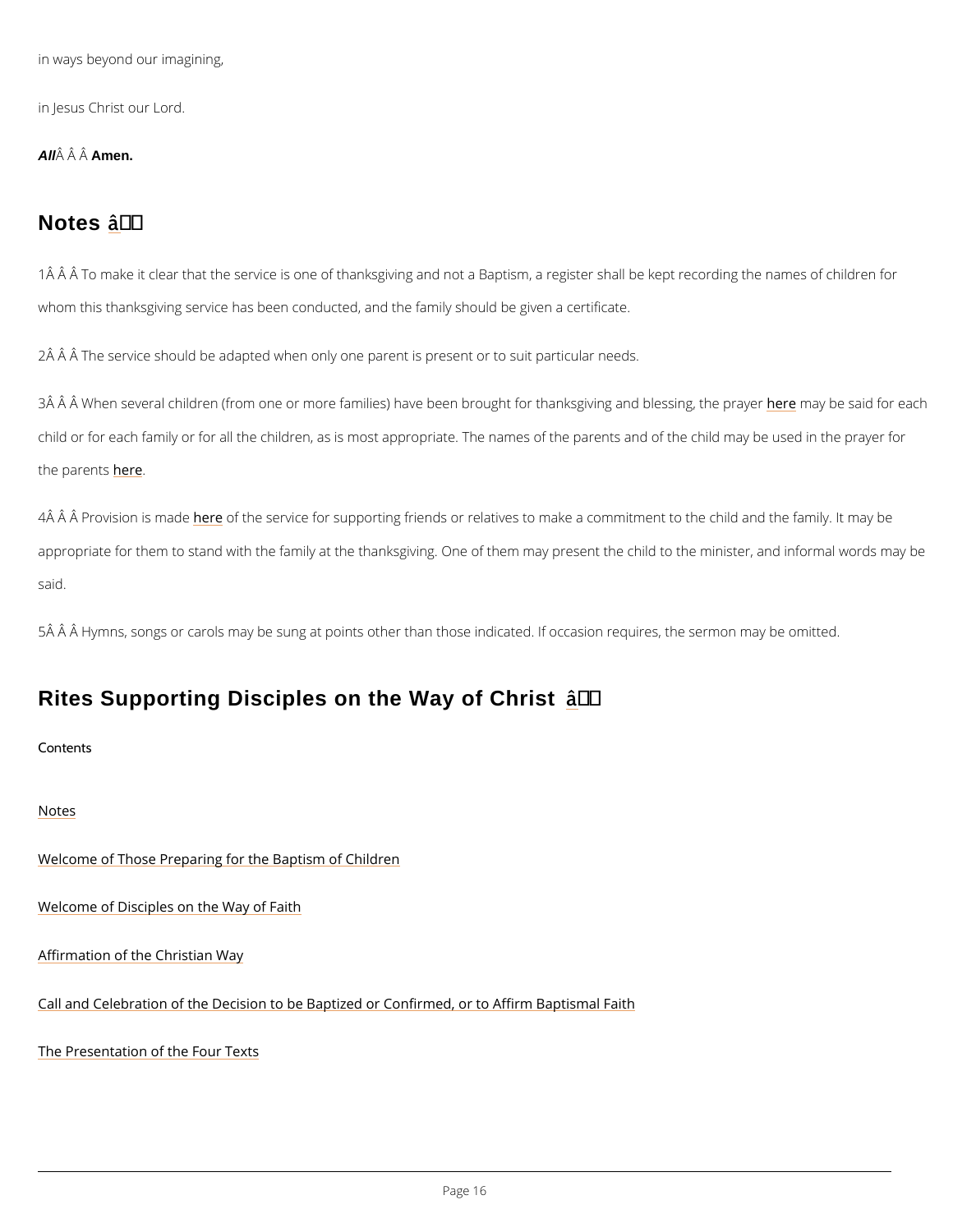### Prayers in Preparation for Baptism

### Resources

Traditional Prayers for Use with Learning Groups

Prayers of Intercession

At the Preparation of the Table

At the Dismissal

At the Giving of a Bible

# Notes â†'

### 1Â Â Â Godparents and Sponsors

The term  $\hat{a} \in \tilde{a}$  and  $\hat{a} \in \mathbb{N}$  is used for those asked to present children for baptism and to co those who agree to offer support to candidates of any age for baptism, confirmation or affirm is not necessary that a new disciple have the same person as godparent and sponsor. At the minister on a member of the church to be their companion and supporter, and to act as their commissioning of godparents and sponsors within the Welcome of ThosheeP) eeephadritrhge fWoreltchoem Bea Disciples on the Wheref Faith (

### 2Â Â TÂestimony

The giving of a personal testimony in these rites or in an initiation service is to be encourag disciples to express their faith and for the Christian community to be encouraged and enthus kingdom. Such testimony will affirm the mission of the Church and allow the congregation to important that testimony should be appropriate in length and style and not detract from the r appropriate, a testimony may be given in written form.

It may be appropriate, particula<u>rhlye</u>rhetathde thMeelTchonameks(giving fo<u>heHopely</u>toBagiputiesnthe( new disciple a

the welcome and support of the church community. Depending on the recipient and the nature

prayer book, may be appropriate. However, in some communities a picture or icon, a cross, c

Christian faith may be a more suitable encouragement for the new disciple.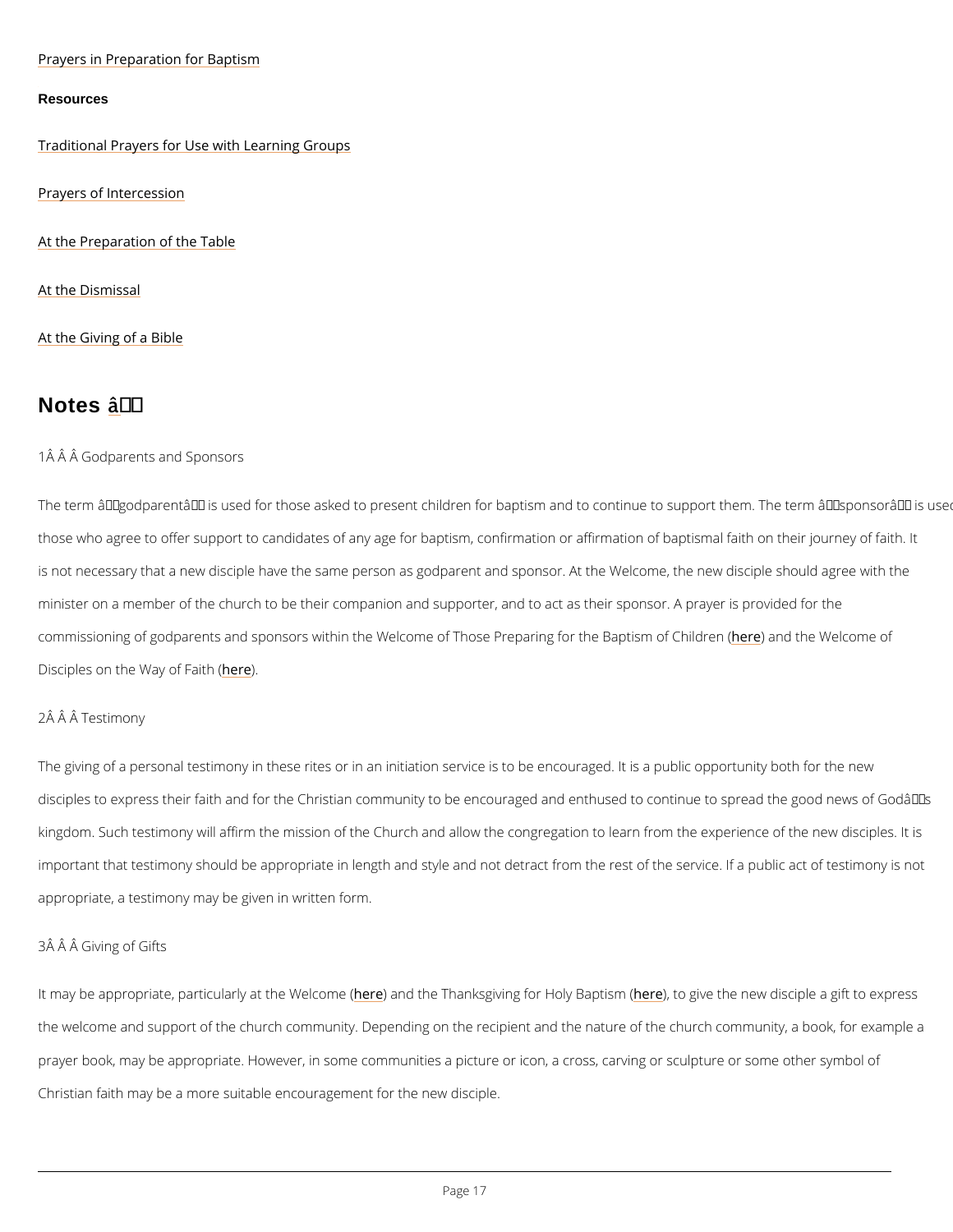### 4Â Â Â The Giving of the Gospel and the Bible

The giving of a book of Scripture at services of commitment is encouraged. It is suggested that Preparing for the Baptismeot, Chiddeehas not already been given at a Thanksgiving for the Gif given at the cCellwhen it is expected that a new disciple will engage with the Bible, and partic and in personal devotions. It may be appropriate to give a Bible at the Call, or leave the pre the Thanksgiving for [Holy](/var/www/www.churchofengland.org/web/rites-affirmation-appropriating-baptism#p184) bestup that the disciple moves into a new relationship with Christ and t

 $\hat{A}$   $\P$  $\hat{A}$   $\hat{A}$   $\hat{W}$   $e\hat{A}$  come of Those Preparing for the Baptism of Children

### Note

This rite may be used during baptism preparation, or as part of the Sunday service when the within a celebration of Holy Communion, it may be used before the prayers of intercession, a appropriate to invite godparents and sponsors to be present; they may be commissioned duri service of Thanksgiving for the engit tmo fyabel happropriate to give one on this occasion.

### Welcome  $â + '$

The minister may address the congregation

Today we well coom the an and and who are preparing for the blaip thirsen whit. A share it the people of God in this welcomhee se chialdamde i**s** upphoer tr fambilyieyso ur prayers and fellowship at setilnecyhip d**breape** faceS in thoso

All  $\hat{A}$   $\hat{A}$  W $\hat{A}$ th the help of God, we will.

A large candle is lit.

The minister may ask the parents, godparents and sponsors to come forward with their childr

We thank God for his prelseesse in your

and for the grace that has brought you here today.

Baptism is the sign of new life in Christ. You share with utshelbe chesilpodorten seibnie thy life that oule as quish

to us all. Will yot**h**epsreay chipl**en ne**thtehlepmio grow in the knowledge and love tho efip**Gae** de aimd thoe tlaikee and

the Church?

With the help of God, we will.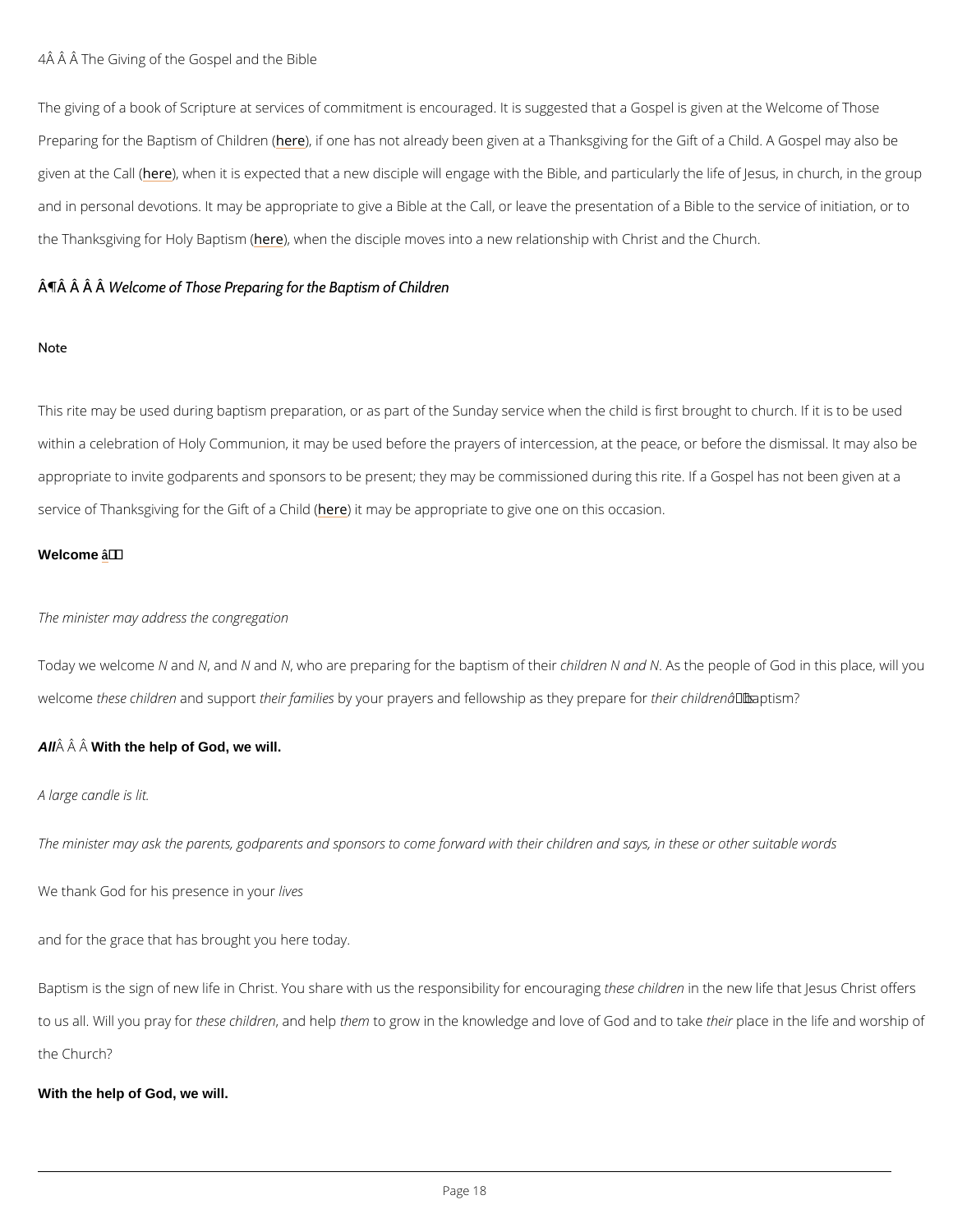*The minister says*

Eternal and loving God,

you have promised that those who seek will find you;

we pray for your blessing on *these families*

as they prepare for the baptism of *N* and *N*,

that they may walk together in the Way of Christ.

By your grace, may *N* and *N* become your children

and take their place within the community of your Church, through Jesus Christ our Lord.

### **All Amen.**

*The minister may introduce and commission the godparents and sponsors using these or other suitable words*

*N* and *N*, you have been asked to nurture *these children as they* grow in faith.

May God bring you joy as you hold them in his love,

and walk with them on the Way of Christ.

May you be a blessing to one another,

and may the blessing of God almighty,

the Father, the Son and the Holy Spirit,

be among you and remain with you always. Amen.

### ¶ *Welcome of Disciples on the Way of Faith*

Notes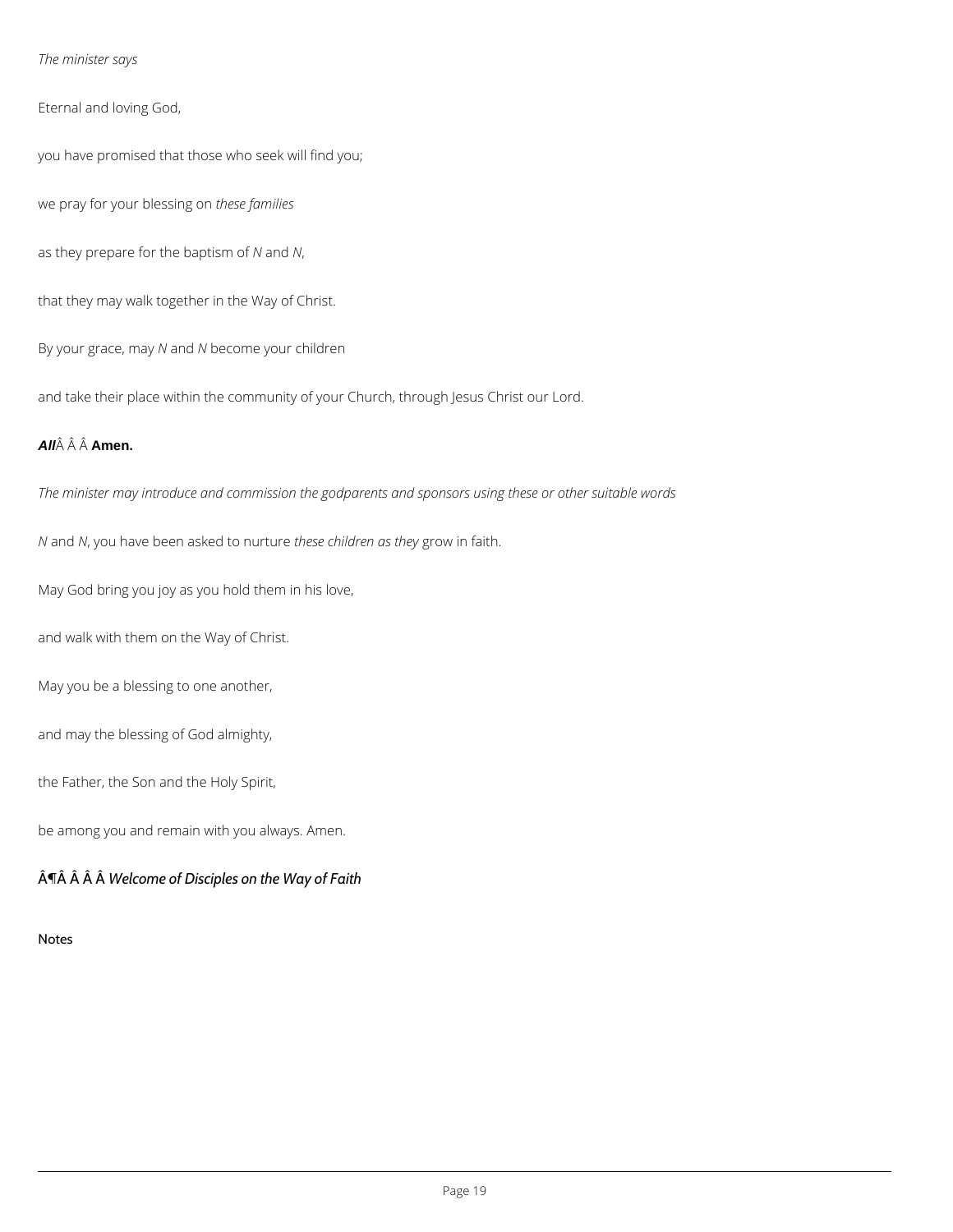1Â Â Â This rite is intended for those who, after an initial exploration of the Christian faith, people of God. It is not intended for initial enquirers, but for those who want to commit them more members of the Church should be invited to be the companion(s) of each new disciple, be commissioned during this rite.

2Â Â Â The Welcome should be included in an act of public worship, and may be used before The rite might begin outside the church building or at the church door, where the new discipl particularly by their sponsors, and accompanied into the church in procession.

3Ã Â Â It may be appropriate to give the new disciple a gift to express the welcome hammes supp Welcome  $â + '$ 

Today it is our joy and priv**N eagneN aosdiws eclipolenes a**the Way off **NC eharrie** tamong us as a sign of the journe we are all called.

The minister invites the disciples to stand before the people with their sponsors. The sponso

We thank God for his your ensel in worses in

The minister may introduce the Welcome in these or similar words

and for the grace that has brought you here today.

We welcome you.

What is it that you seek?

The disciples may reply in their own words, or may say

To learn the Way of Christ.

The minister addresses the congregation

### We welcoMmaen N

in the love and hope of Christ.

Will you support and epmay for

and learnt weth the Way of Christ?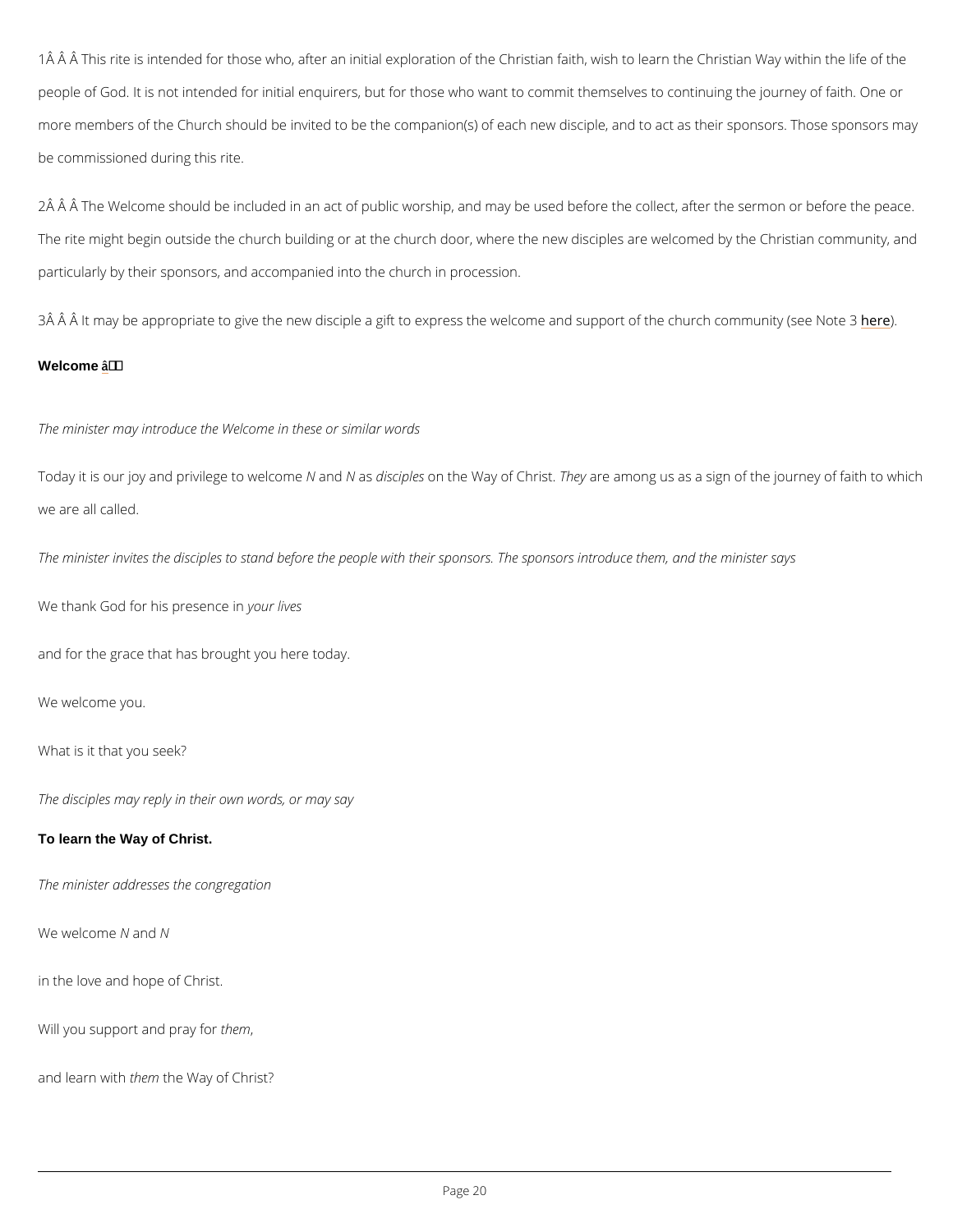## **All** $\hat{A}$   $\hat{A}$   $\hat{A}$  With the help of God, we will.

*The minister may introduce the sponsors and address them using these or other suitable words*

Will you accompany *N* and *N* on the journey of faith,

supporting *them* with friendship, love and prayer?

### **With the help of God, we will.**

*The minister may commission the sponsors using these or other suitable words*

May God give you the gift of love

to serve *N and* N whom he loved first.

May God give you the gift of faith

to share the good news of his kingdom.

May God give you the gift of joy

as you journey together with Jesus our Lord.

And may the blessing of God almighty,

the Father, the Son and the Holy Spirit,

be among you and remain with you always. Amen.

*The minister then addresses each candidate separately or the group together*

Will you receive the sign of the cross,

as a mark of Christâllas love for you

### **I will.**

*The minister makes the sign of the cross on the forehead of each candidate. The sponsors may be invited to sign the candidates with the cross. The* 

*minister says*

Receive the sign of the cross.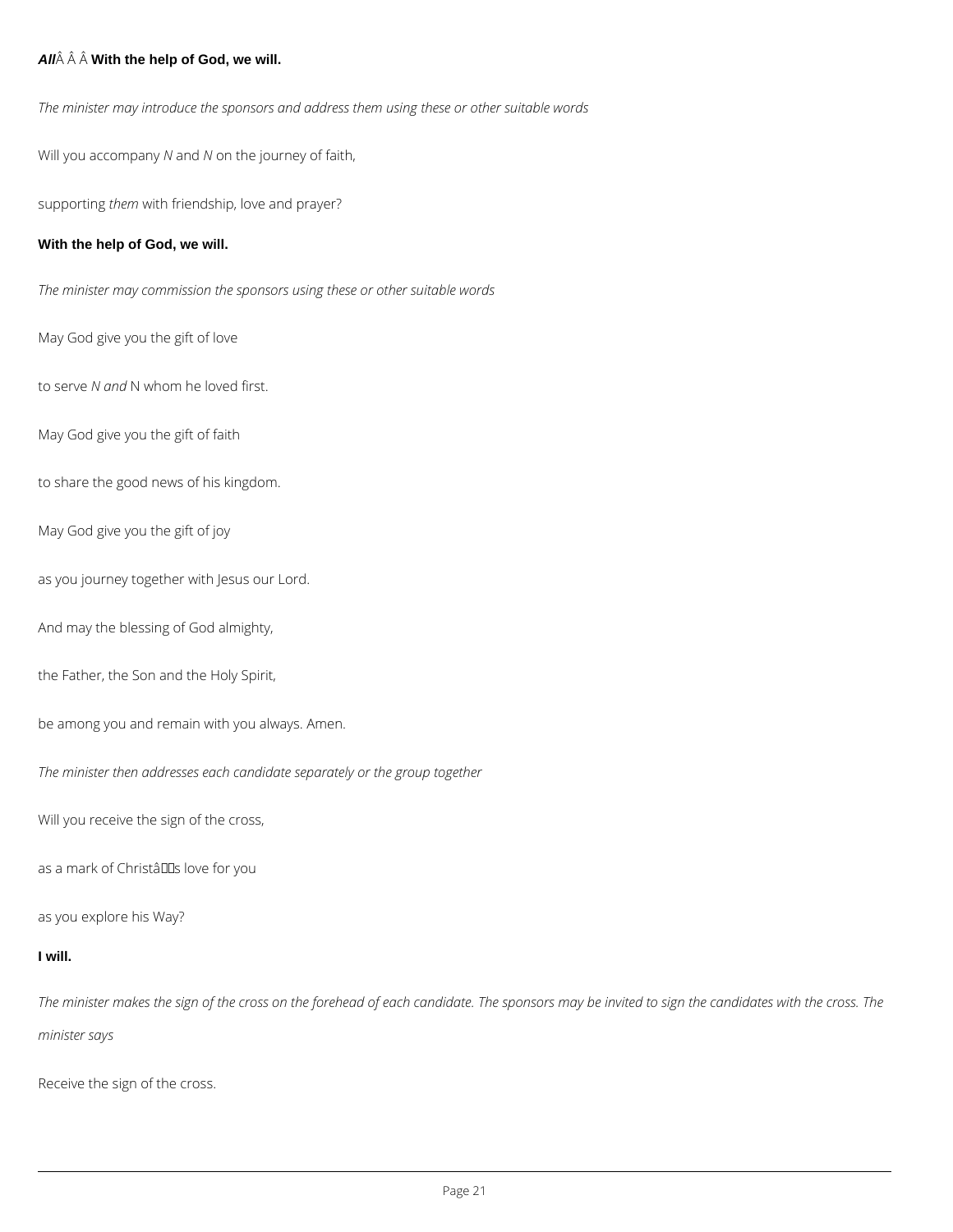May Christ our Redeemer,

who claims you for his own,

deliver you from evil and guide you on the Way.

*Where a candidate is already baptized, the minister uses these words*

Receive the sign of the cross.

May Christ our Redeemer,

who in your baptism claimed you for his own,

protect and guide you.

*Prayer may be offered for each new disciple. After all have been prayed with, the minister says this or a similar prayer. It may be said over each disciple or the whole group.*

God of life,

you give us the gift of faith.

Guide *N* and *N* by your wisdom

and surround them with your love.

Deepen *their* knowledge of Christ

and set *their* feet on the Way that leads to life.

May your people uphold *them* in love,

find in *them* a sign of hope,

and learn with *them* the Way of Christ.

## **All Amen.**

*A gift expressing welcome to the new disciple from the congregation may be given.*

# ¶ *Affirmation of the Christian Way*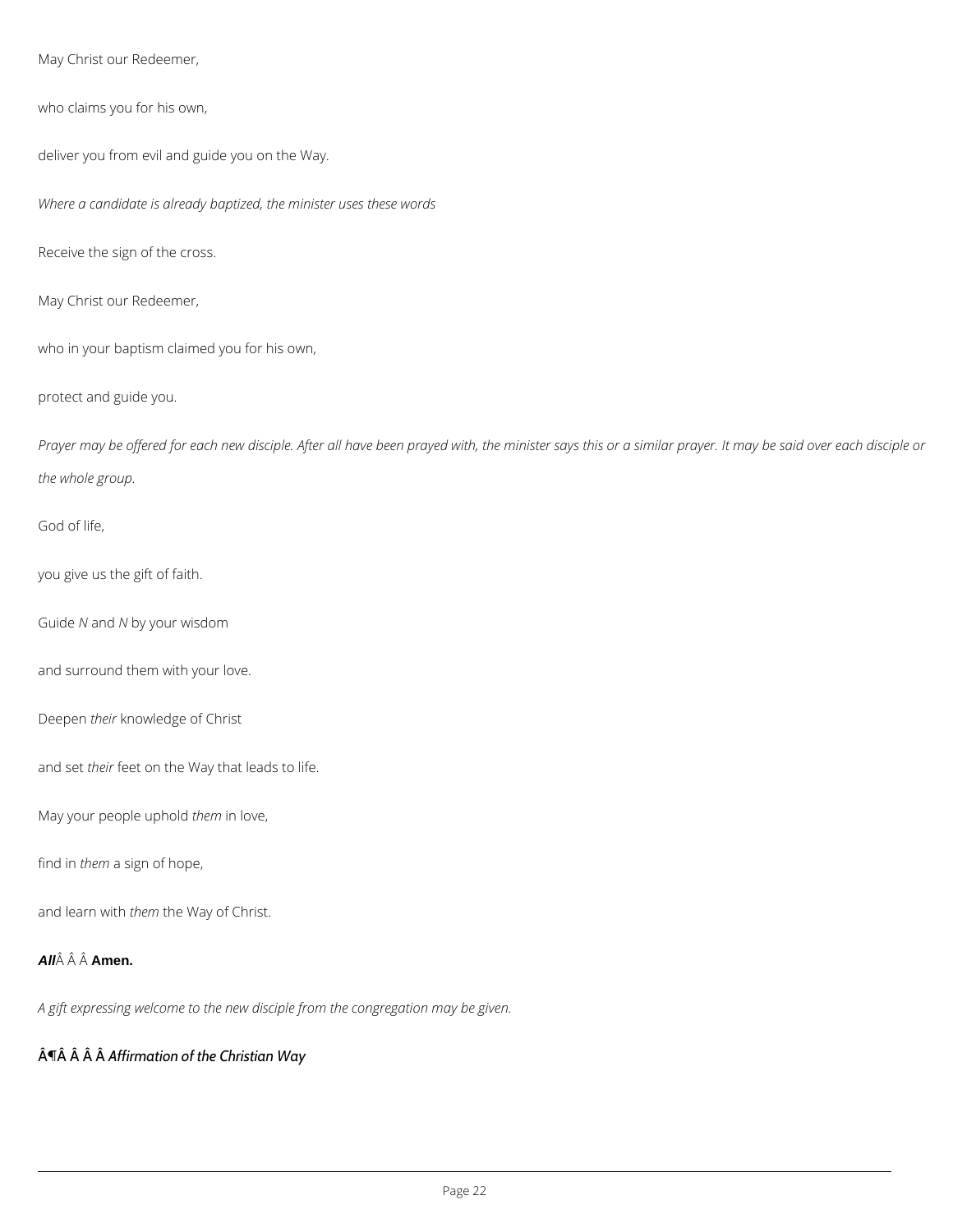### Note

This may be used in public worship when special significance is being given to the presence or the Call. It may also be suitable in informal settings as an introduction or reminder about led by two or three people.

Affirmation of the Christian Way  $a + 4$ 

As we follow the Way of Christ,

we affirm the presence of God among us,

Father, Son and Holy Spirit.

God calls us to share in worship.

Jesus said, where two or three are gathered in my name,

I am there among them.

All  $\hat{A}$   $\hat{A}$  J $\hat{A}$ us, you are the Way: guide us on our journey.

God calls us to share in prayer.

Jesus said, remain in me, and I will remain in you.

All  $\hat{A}$   $\hat{A}$  J $\hat{d}$ sus, you are the Way: guide us on our journey.

God calls us to share the Scriptures.

Jesus met his disciples on the road

and opened the Scriptures to them.

All  $\hat{A}$   $\hat{A}$  Jesus, you are the Way: guide us on our journey.

God calls us to share in communion.

Jesus said, do this in remembrance of me.

All  $\hat{A}$   $\hat{A}$  J $\hat{A}$ us, you are the Way: guide us on our journey.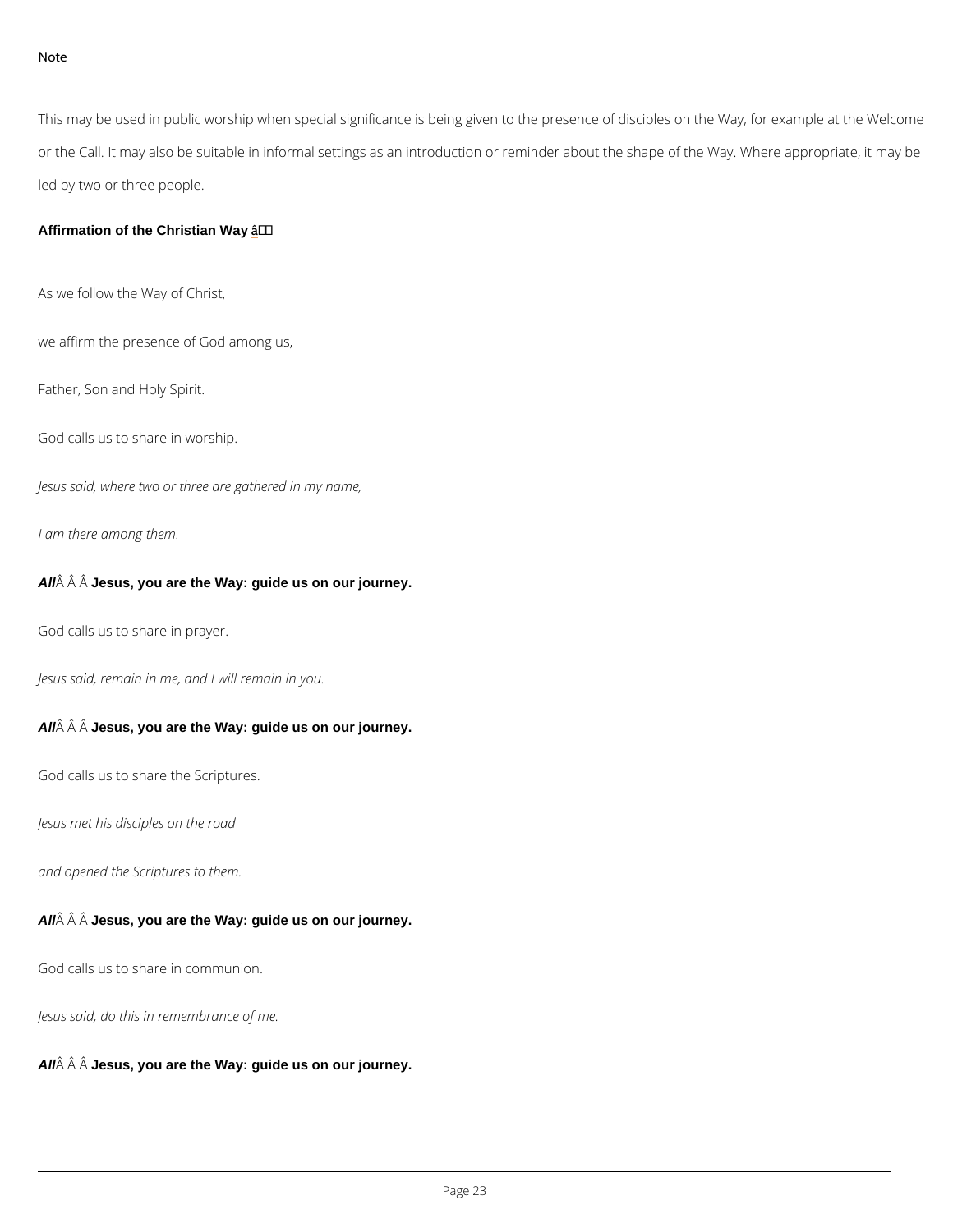God calls us to share in service.

Jesus said, as you do it for the least of these, you do it for me.

All  $\hat{A}$   $\hat{A}$  J $\hat{A}$  uses you are the Way: guide us on our journey.

God calls us to share the good news.

Jesus said, go and make disciples of all nations.

All  $\hat{A}$   $\hat{A}$  Jesus, you are the Way: quide us on our journey.

 $\hat{A}$   $\hat{\textbf{q}}$   $\hat{A}$   $\hat{\textbf{q}}$   $\hat{\textbf{q}}$  and Celebration of the Decision to be Baptized or Confirmed or to Affirm

1Ã Â Â The Call is intended for those who wish to continue on the Way, following a period of community.

2Â Â Â The Call should be included in an act of public worship, and may be used before the c

3Â Â Â At the Signing with the Cross, a priest may anoint the candidate with pure olive oil, r contest. It is appropriate that the oil should be that consecrated by the bishop for Signing w the candidates understand the symbolism and significance of anointing. When a candidate fo for the Signing with the Cross in Baptism; however, oil mixed with fragrant spices (traditiona messianic era and the richness of the Holy Spirit, is used to accompany the prayer after the

4Ã Ã Ã Where a disciple has already been baptized, the second form is used at the Signing w Call and Celebration  $a + f$ 

Notes

The minister may introduce the Call in these or similar words

Today it is our joy and priv**N agneN**, t**olisve ilpoloense** with us on the Way of Christ.

The gre among us as a sign of the journey of faith to which we are all called.

The minister invites the disciples to stand before the people with their sponsors. The discipl

some words of personal commendation may be said. The minister says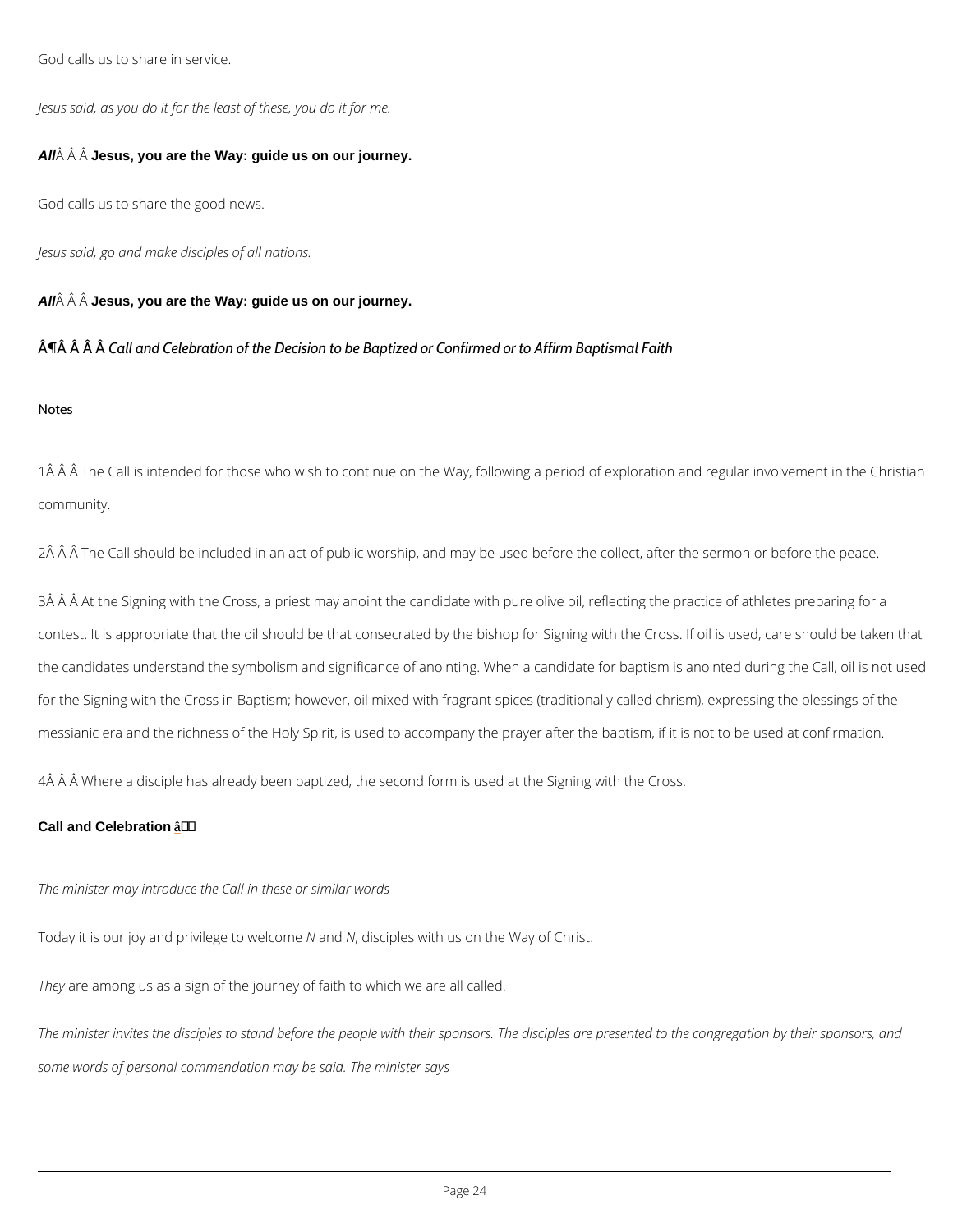We thank God for his presence in your *lives*

and for the grace that has brought you here today.

What is it that you seek?

*The disciples may reply in their own words, or may say*

### **To follow the Way of Christ.**

The minister may ask the sponsors to confirm the candidatesâ□□ commitment to worship, prayer and the fellowship of the Church, and their readiness to *study and to understand their story as part of the people of God. The names of those who seek initiation may be added to a book dedicated for that purpose.*

*The minister then addresses each candidate separately or the group together*

Will you receive the sign of the cross

as a mark of Christâlls love for you

as you explore his Way?

### **I will.**

*The minister makes the sign of the cross on the forehead of each candidate. The sponsors may be invited to sign the candidates with the cross. The minister says*

Receive the sign of the cross.

May Christ our Redeemer,

who claims you for his own,

deliver you from evil and guide you on the Way.

*Where a candidate is already baptized, the minister uses these words*

Receive the sign of the cross.

May Christ our Redeemer,

who in your baptism claimed you for his own,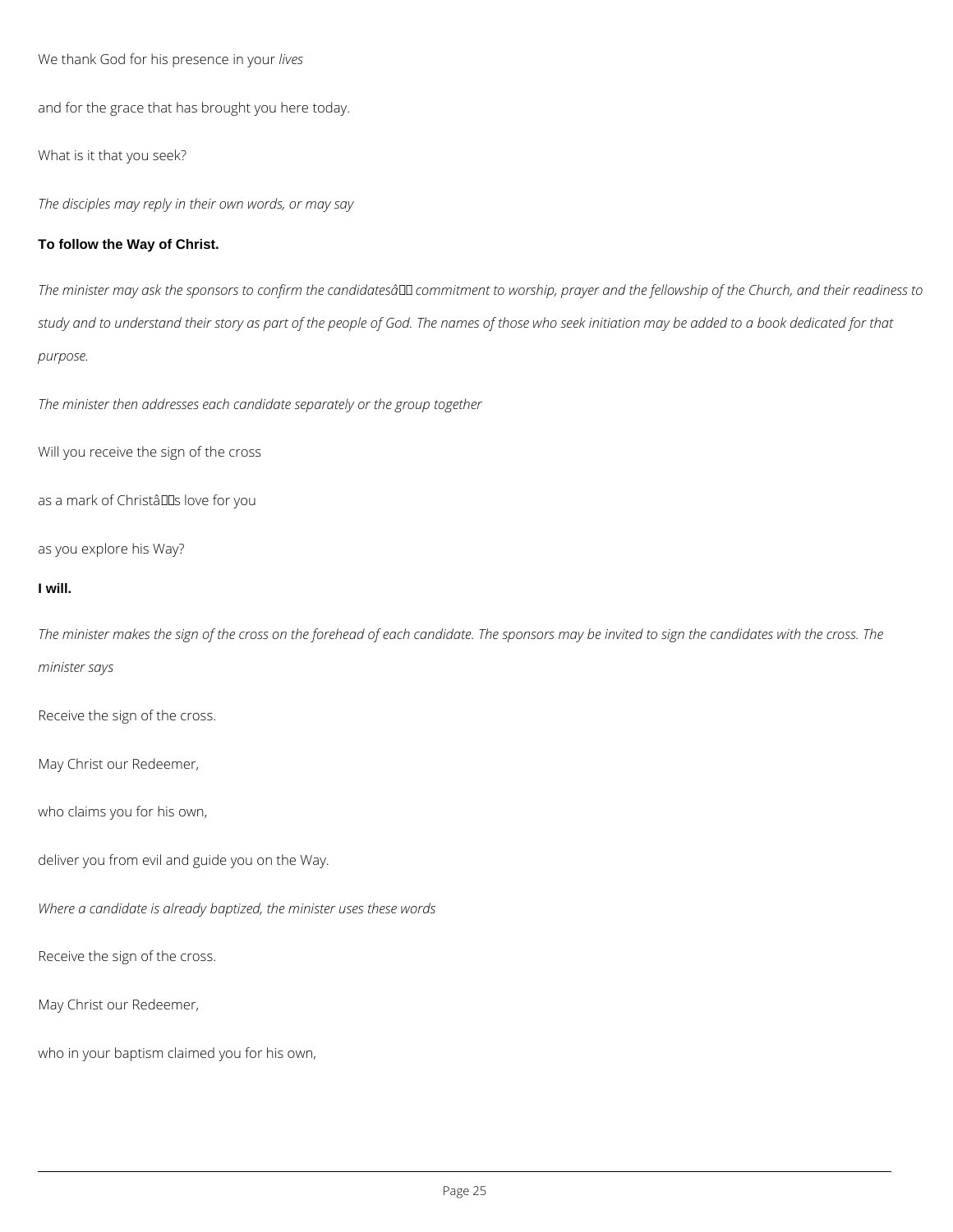protect and guide you.

A copy of a Gospel is presented, with these words

Receive this book.

It is the good news of  $G$ od  $\hat{a} \in T^M$ s love.

Take it as your guide.

The candidates remain in front of the congregation for the prayers of interchessipeion. This or other

N and N, who are our brothers and trsaivset elresd, halvoengalmoeandd.y Wheen inen otihcee gweinhile guidance of God. L the ynay press on waths  $x$  am bilto share fully in the Way of Christ.

May God the Father reveal het min o C arasted to ore with every passing day.

Lord, in your mercy

All  $\hat{A}$   $\hat{A}$  hear our prayer.

May hey indertake with gheemast heands soul wish at ever God mahy eans kof

Lord, in your mercy

All  $\hat{A}$   $\hat{A}$  hear our prayer.

Mayhehave our sincere and unfailing support every step of the way.

Lord, in your mercy

All  $\hat{A}$   $\hat{A}$  hear our prayer.

May heir hearnt this ours become more responsive to the needs of others.

Lord, in your mercy

All  $\hat{A}$   $\hat{A}$  hear our prayer.

In due time may thebyapcbinsment foto confirmation / to reaffi,rmantcheriercbeix petitshmear efnaeitwhal of the Holy S

mercy

All  $\hat{A}$   $\hat{A}$  hear our prayer.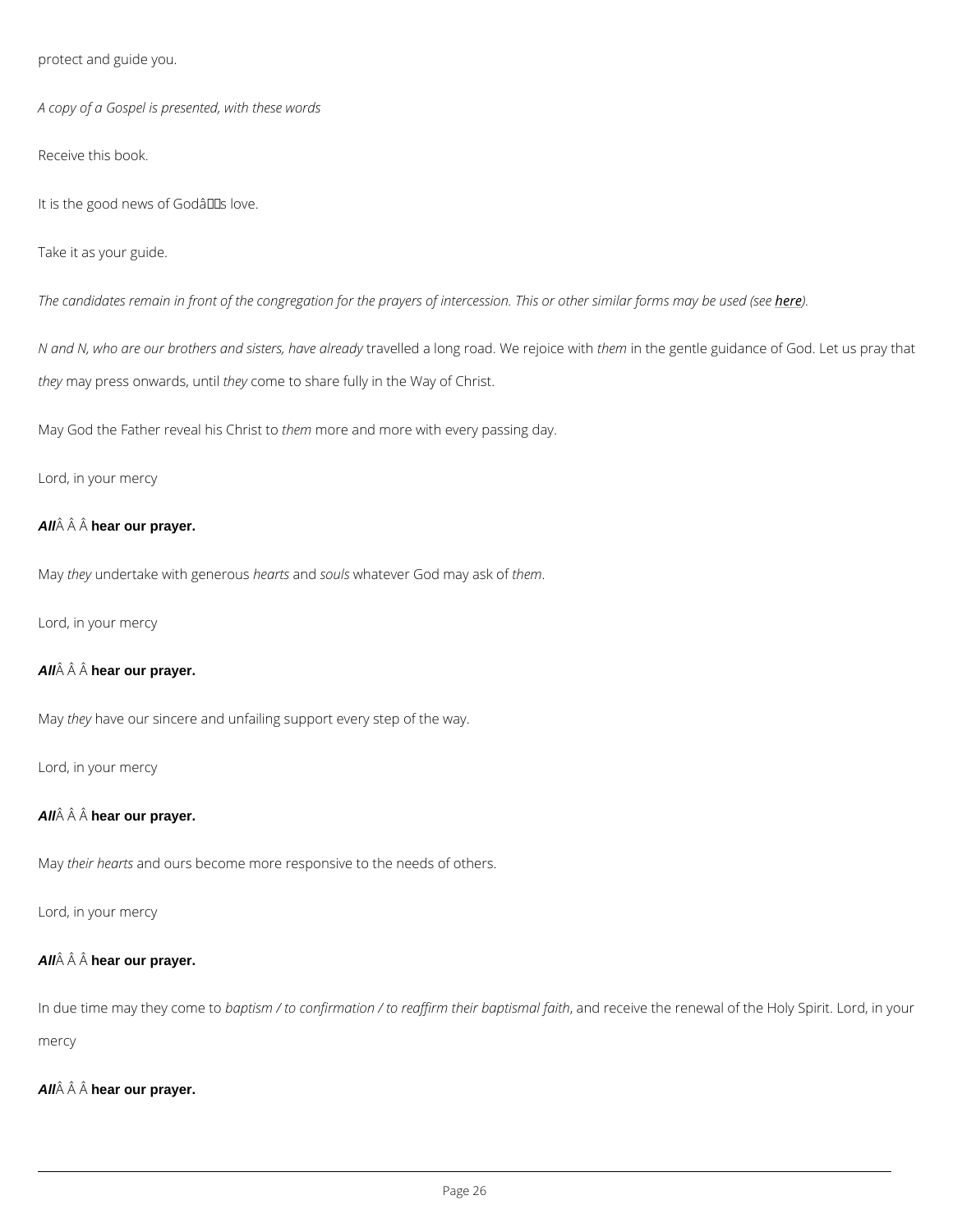### $\hat{A}$   $\hat{T}$  $\hat{A}$   $\hat{A}$   $\hat{B}$   $\hat{B}$  Presentation of the Four Texts

Note

In order to give shape to their discipleship, all baptized Christians should be encouraged to the Summary of the Law, the Lordâ $\in$  TMs Prayer, the Apostlesâ $\in$  TM Creed, and the Beatitudes. Bibles, either within a study group or in public worship, possibly after the sermon.

Jesusâ€<sup>™</sup> Summary of the Law \_ a<sup>+</sup>

One of the following or other readings may be used

Exodus 20.1â $\epsilon$ "19; Leviticus 19.9â $\epsilon$ "18; Romans 8.1â $\epsilon$ "4; Romans 13.8â $\epsilon$ "10; Galatians 5.13,

Brothers and sisters, listen carefully to the words that Jesus gave us as a summary of the la to live as human beings in God's world. They are given not to condemn us but to show ho reflecting the goodness and love of God.

One of the following psalms may be used

Psalm 1; 15; 119.9–16; 119.97–104

The minister addresses those who are disciples on the Way of faith

The Summary of the Law is read

Our Lord Jesus Christ said:

The first commandment is this:

†Hear, O Israel, the Lord our God is the only Lord.

You shall love the Lord your God with all your heart,

with all your soul, with all your mind,

and with all your strength. a€™

The second is this:  $\hat{a} \in \tilde{L}$  Love your neighbour as yourself.  $\hat{a} \in \tilde{L}$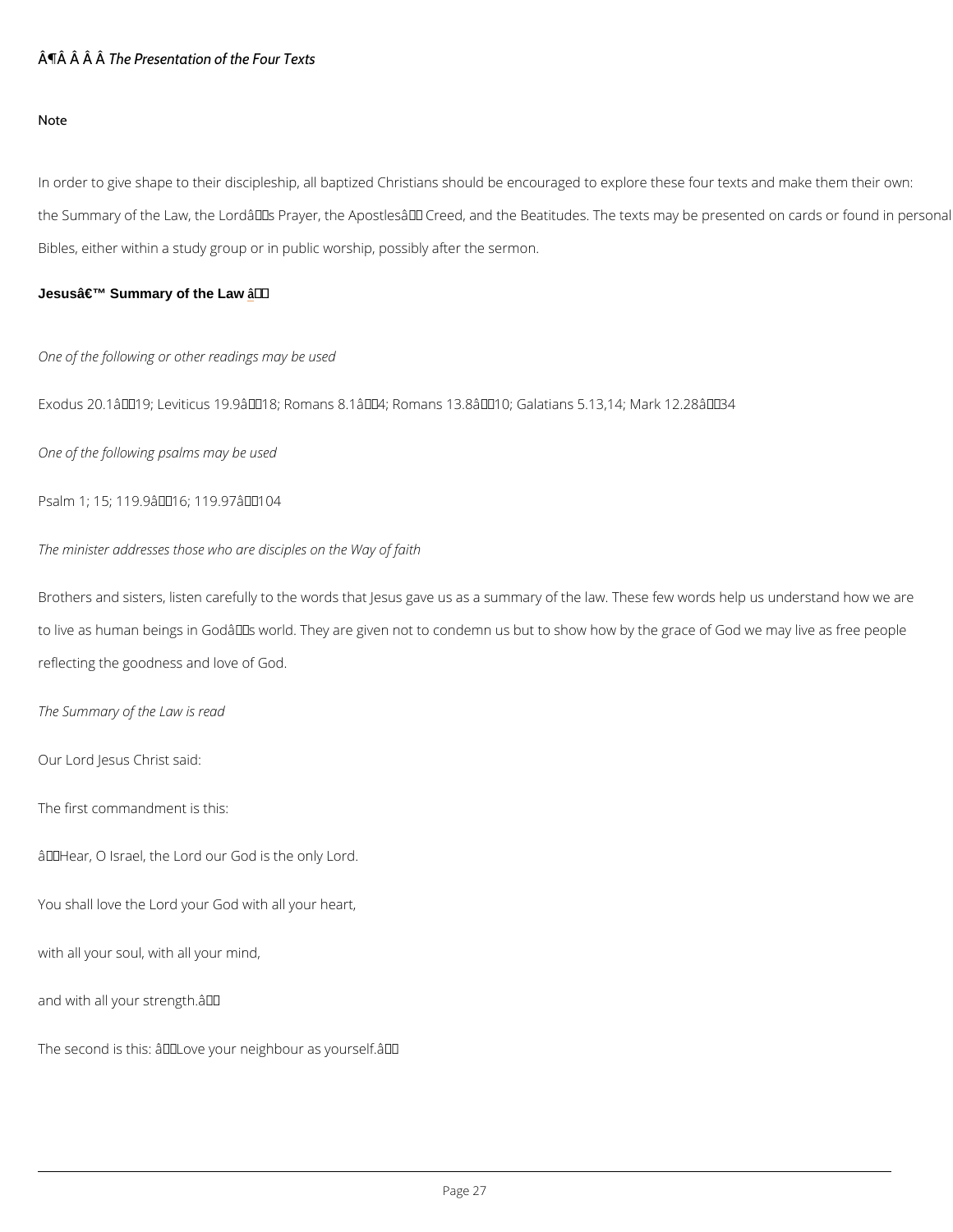There is no other commandment greater than these.

On these two commandments hang all the law and the prophets.

God of truth,

help us to keep your law of love

and to walk in ways of wisdom,

that we may find true life

in Jesus Christ your Son.

All  $\hat{A}$   $\hat{A}$  Amen.

The Lordâ€<sup>™</sup>s Prayer â†

One of the following or other readings may be used

1 Kings 8.27–30; Hosea 11.1–4; Romans 8.14–17, 26, 27; Galatians 4.4–7; Matthew

One of the following psalms may be used

Psalm  $23$ ; 103.6–18

The minister addresses those who are disciples on the Way of faith

Brothers and sisters, listen carefully to the Lord $\hat{a} \in \mathbb{M}$ s Prayer. It is given to us as a pattern f own. It teaches us that heaven is open to our prayers and that the world is open to the graci

The Lord $\hat{a} \in \mathbb{M}$  s Prayer is read in the form which is commonly used by the congregation.

Our Father in heaven,

hallowed be your name,

your kingdom come,

your will be done,

on earth as in heaven.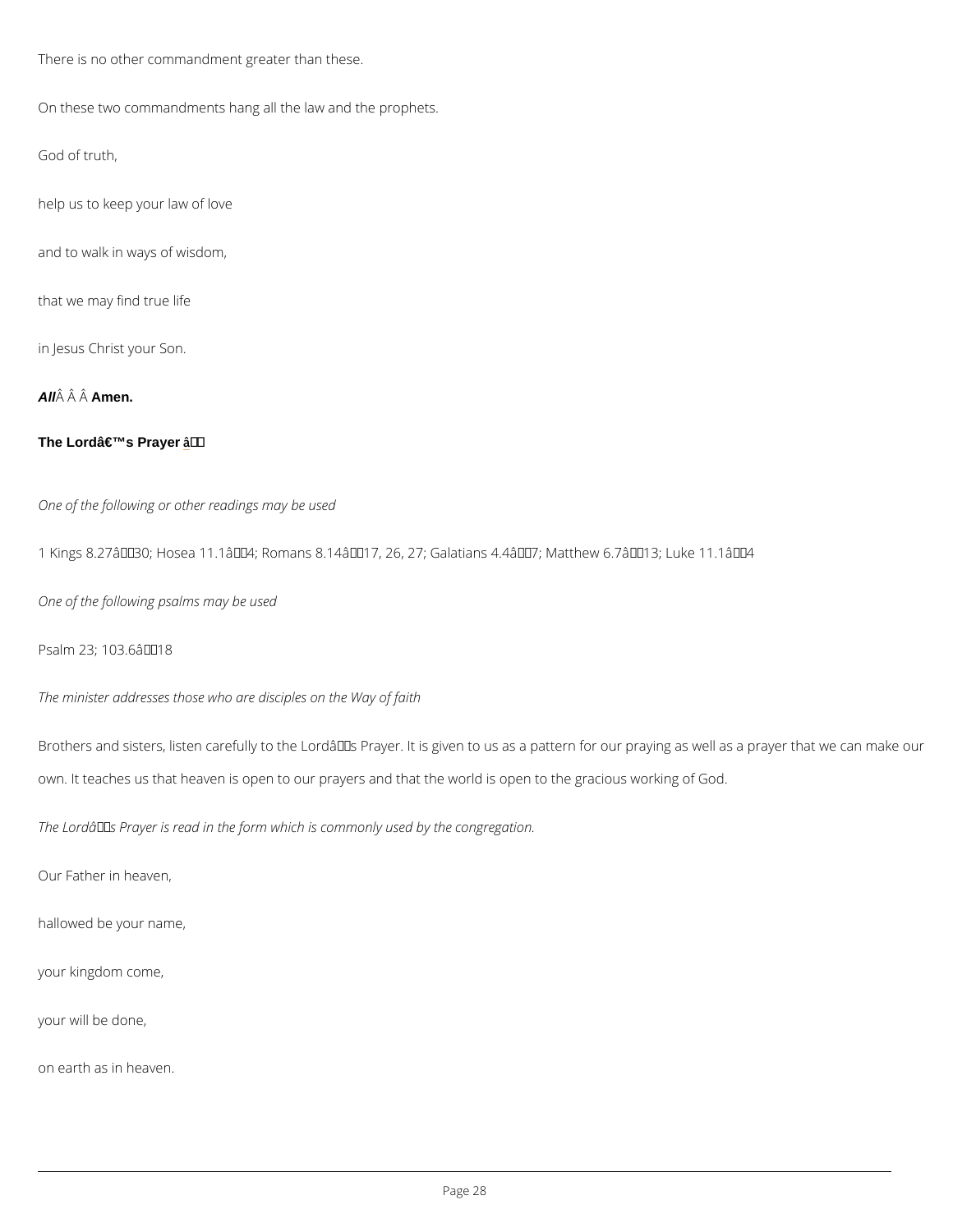Give us today our daily bread.

Forgive us our sins

as we forgive those who sin against us.

Lead us not into temptation

but deliver us from evil.

For the kingdom, the power,

and the glory are yours

now and for ever.

Amen.

*(or)*

Our Father, who art in heaven,

hallowed be thy name;

thy kingdom come;

thy will be done;

on earth as it is in heaven.

Give us this day our daily bread.

And forgive us our trespasses,

as we forgive those who trespass against us.

And lead us not into temptation;

but deliver us from evil.

For thine is the kingdom,

the power and the glory,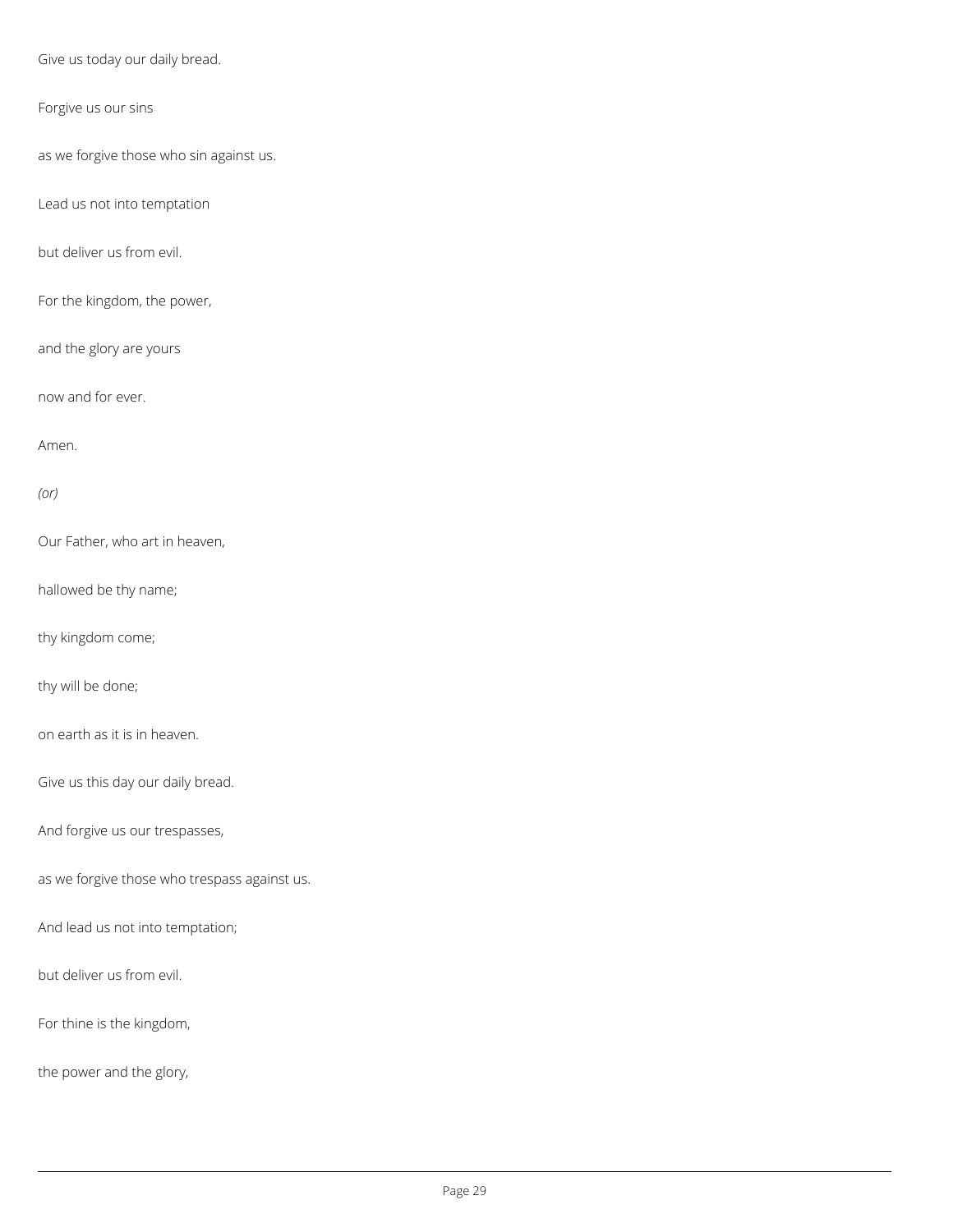for ever and ever.

Amen.

The minister says

Lord of heaven and earth,

as Jesus taught his disciples to be persistent in prayer,

give us patience and courage never to lose hope,

but always to bring our prayers before you;

through Jesus Christ our Lord.

All  $\hat{A}$   $\hat{A}$  Amen.

The Apostlesâ€<sup>™</sup> Creed \_ â † '

One of the following or other readings may be used

Deuteronomy 6.1â $\in$ "7; Deuteronomy 26.1â $\in$ "10; Romans 10.8â $\in$ "13; 1 Timothy 6.11â $\in$ "16; 2 T

Brothers and sisters, listen carefully to this declaration of faith, which the Church calls the since the earliest centuries, especially at baptism, where we confess that Jesus is our Lord the world, in creation, in incarnation and in salvation.

The Apostles' Creed is read

One of the following psalms may be used

Psalm 78.1–7; 145.1–9

The minister addresses those who are disciples on the Way of faith

I believe in God, the Father almighty,

creator of heaven and earth.

I believe in Jesus Christ, his only Son, our Lord,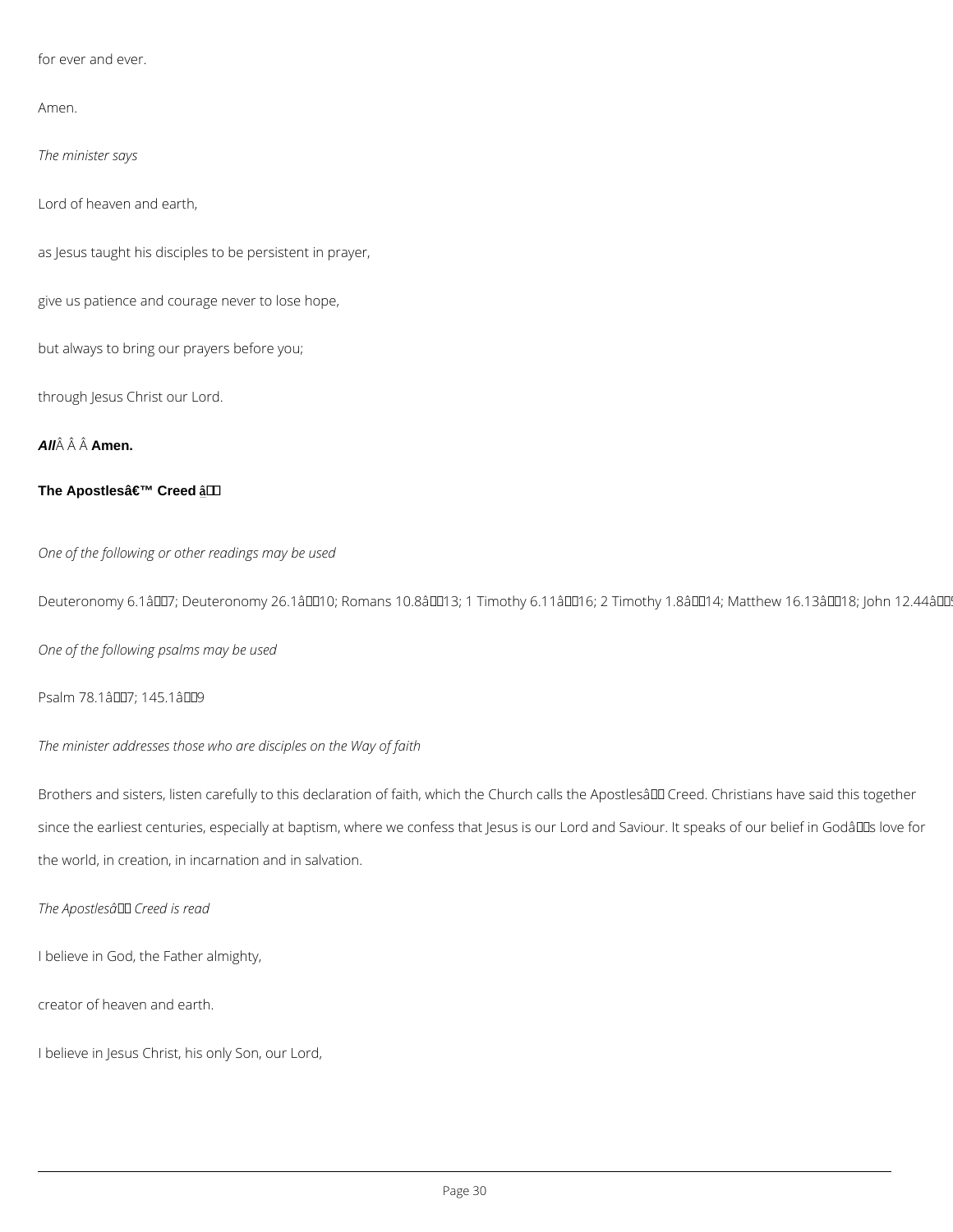who was conceived by the Holy Spirit,

born of the Virgin Mary,

suffered under Pontius Pilate,

was crucified, died, and was buried;

he descended to the dead.

On the third day he rose again;

he ascended into heaven,

he is seated at the right hand of the Father,

and he will come to judge the living and the dead.

I believe in the Holy Spirit,

the holy catholic Church,

the communion of saints,

the forgiveness of sins,

the resurrection of the body,

and the life everlasting.

Amen.

*The minister says*

Holy God,

## faithful and unchanging:

enlarge our minds with the knowledge of your truth,

and draw us more deeply into the mystery of your love,

that we may truly worship you,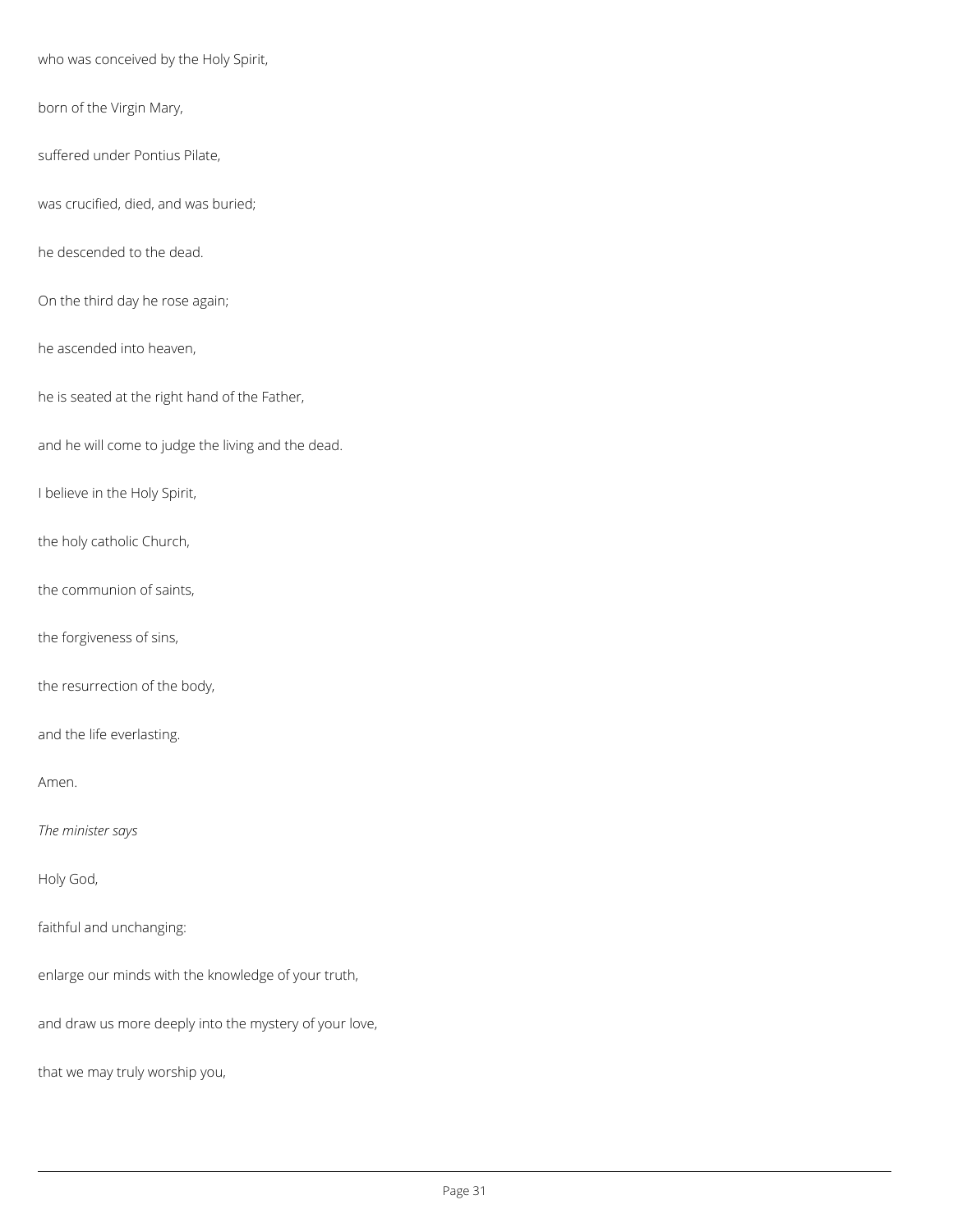Father, Son and Holy Spirit,

one God, now and for ever.

All  $\hat{A}$   $\hat{A}$  Amen.

The Beatitudes  $\hat{a} \in \hat{B}$  Blessings of the Gospel  $\hat{a} + \hat{b}$ 

One of the following or other readings may be used

Isaiah 2.2–4; Isaiah 11.1–10; Ephesians 3.7–13; 2 Corinthians 8.9; 1 John 3.1–3; Re

One of the following psalms may be used

Psalm 72.1–14; 87; 122

The minister addresses those who are disciples on the Way of faith

Brothers and sisters, listen carefully to these words from Jesus' Sermon on the Mount. In gives us a vision of a world redeemed by love, and the qualities of discipleship which will br

The Beatitudes are read from either Matthew  $5.3$ â $\in$  "10 or Luke 6.20â $\in$  "23

Matthew  $5.3â€"10$ 

Blessed are the poor in spirit,

for theirs is the kingdom of heaven.

Blessed are those who mourn,

for they shall be comforted.

Blessed are the meek,

for they shall inherit the earth.

### Blessed are those who hunger and thirst after righteousness,

for they shall be satisfied.

Blessed are the merciful,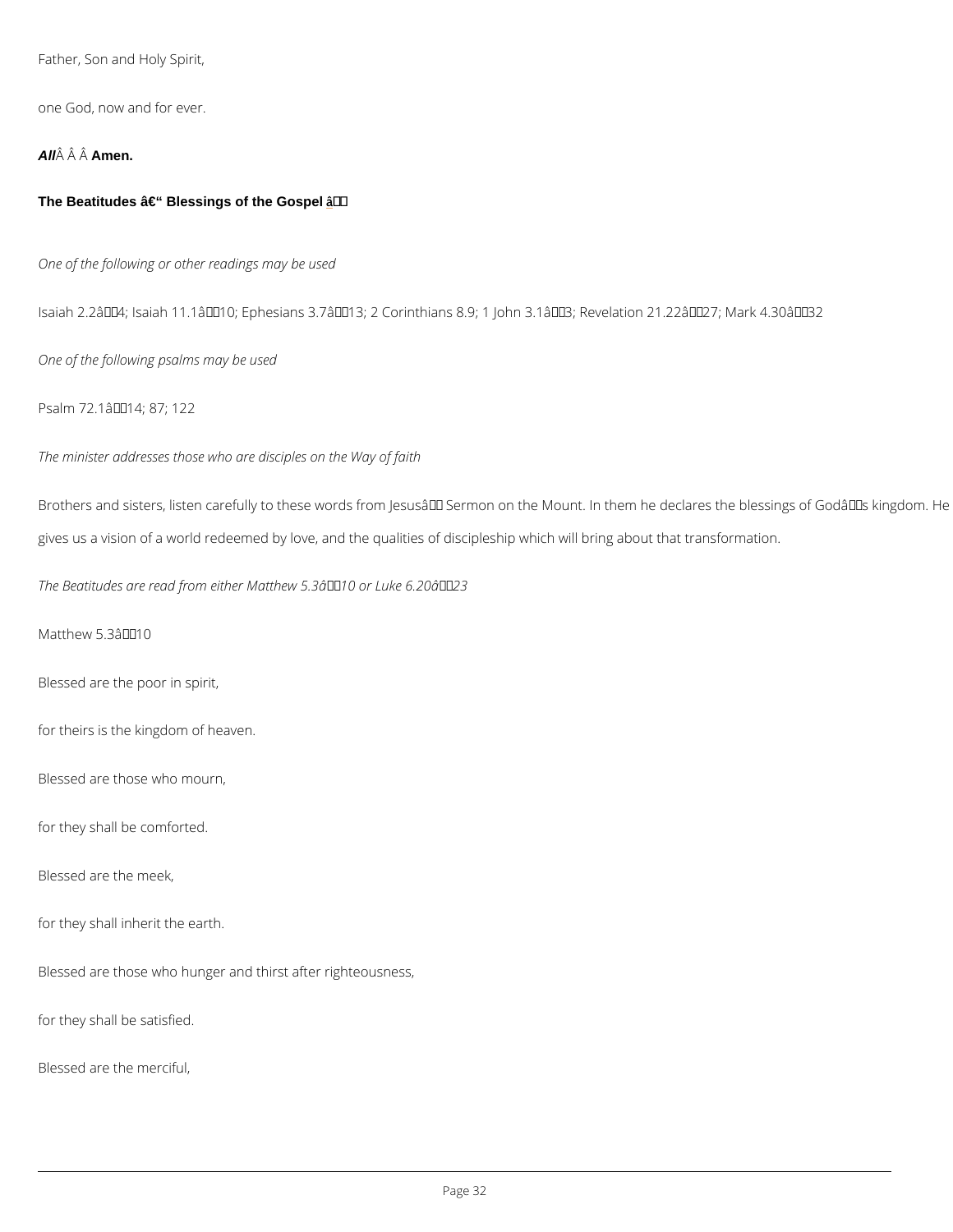for they shall obtain mercy.

Blessed are the pure in heart,

for they shall see God.

Blessed are the peacemakers,

for they shall be called children of God.

Blessed are those who suffer persecution for righteousnessâlD sake,

for theirs is the kingdom of heaven.

*(or)*

Luke 6.20â0023

Blessed are you who are poor,

for yours is the kingdom of God.

Blessed are you who are hungry now,

for you will be filled.

Blessed are you who weep now,

for you will laugh.

Blessed are you when people hate you,

and when they exclude you, revile you,

and defame you on account of the Son of Man.

Rejoice in that day and leap for joy,

for surely your reward is great in heaven;

for that is what their ancestors did to the prophets.

*The minister says*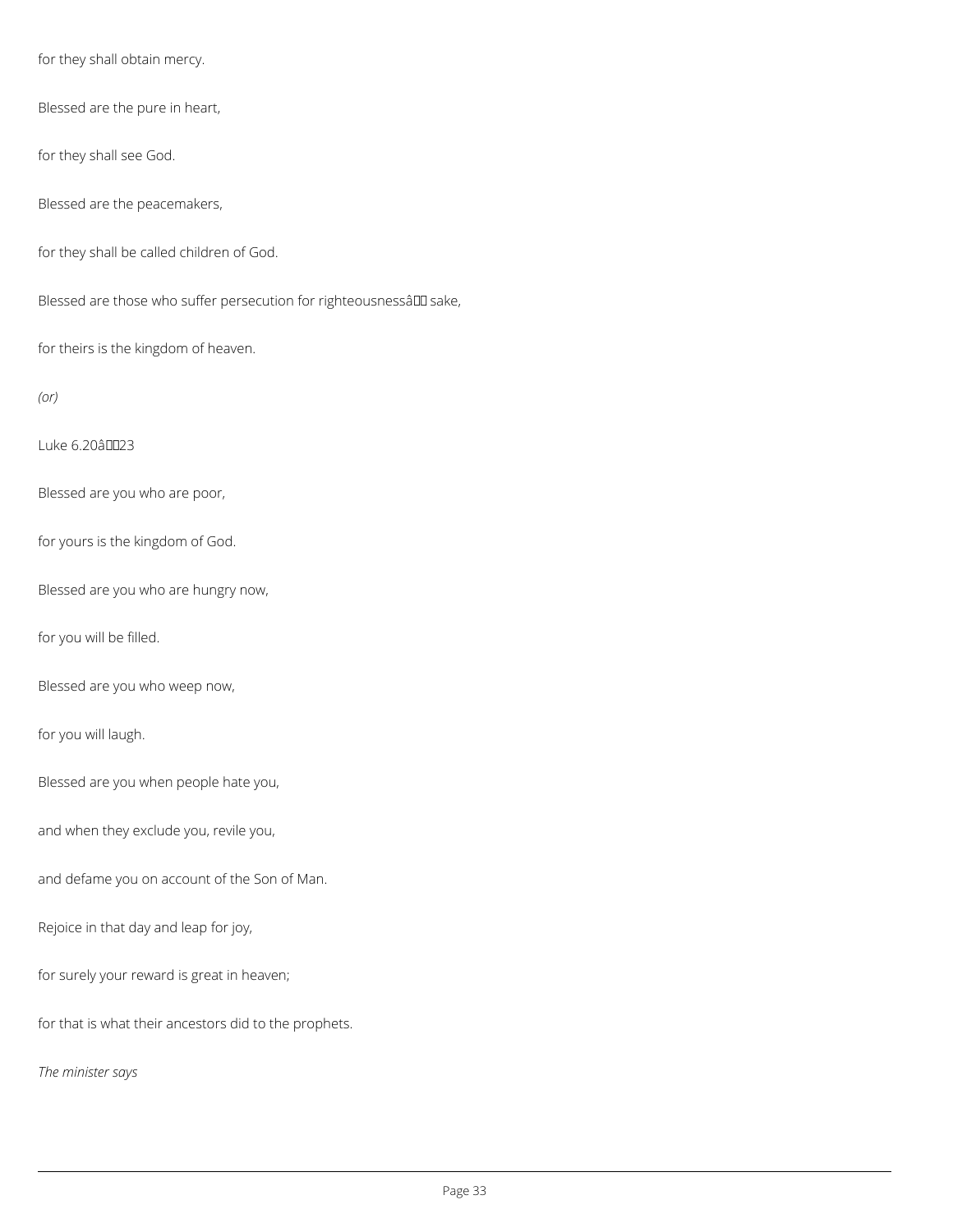Almighty God,

you search us and know us:

may we rely on you in strength

and rest on you in weakness,

now and in all our days;

through Jesus Christ our Lord.

All  $\hat{A}$   $\hat{A}$  Amen.

¶Â Â  $\hat{A}$  Târ $\hat{A}$ yers in Preparation for Baptism

These prayers may be used as part of baptism preparation, within a study group, or on the ey church.

Prayers in Preparation for Baptism  $a + f$ 

Note

Candles may be lit.

Blessed are you, sovereign God of all;

you lead us from death to life.

In baptism you create a new people,

cleansing us from sin,

consecrating us to service,

and transferring us from the dominion of darkness

into the kingdom of your beloved Son,

where with all your people, we may know your grace

and proclaim your unchanging glory.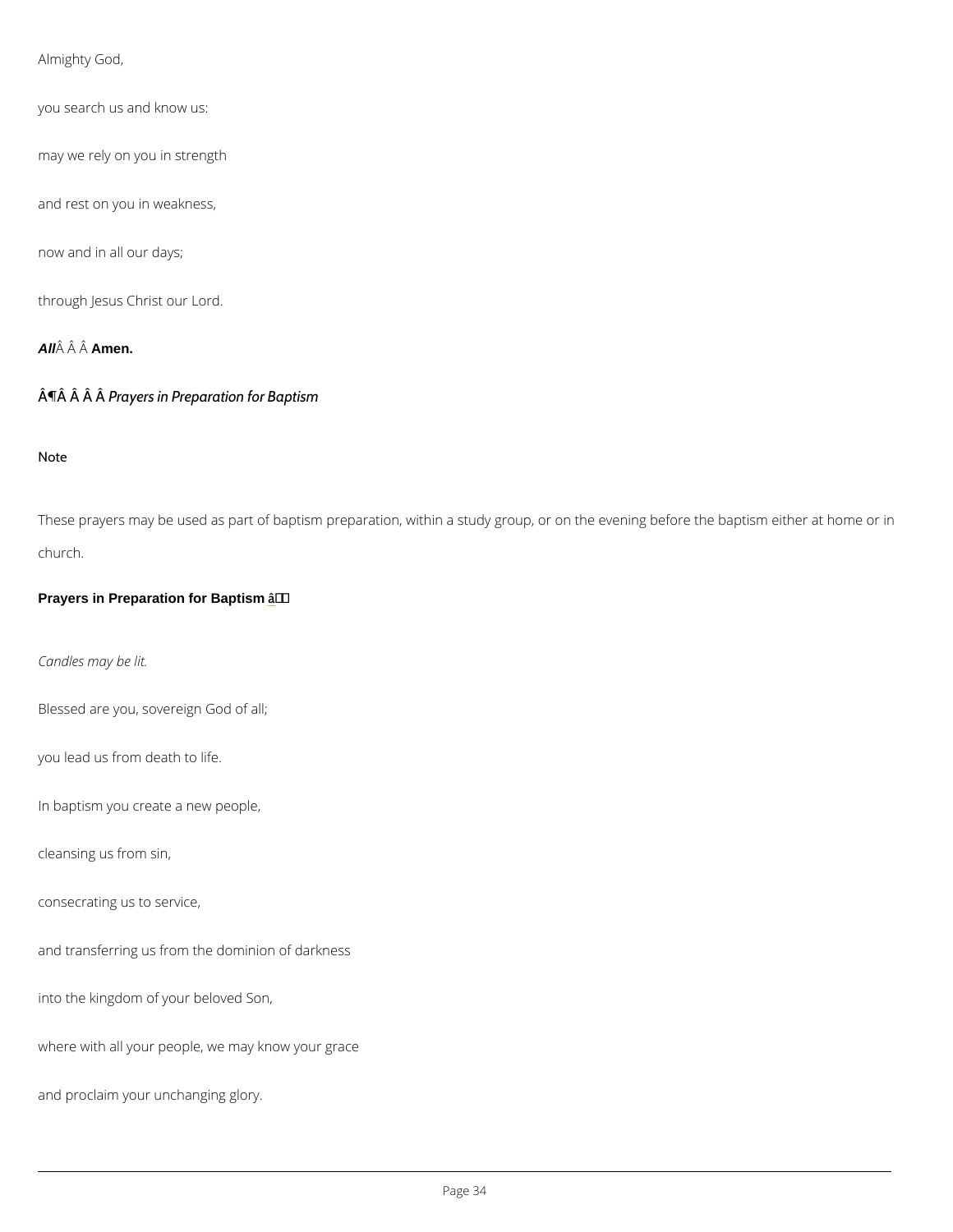Blessed be God, Father, Son and Holy Spirit.

### **All** $\hat{A}$   $\hat{A}$   $\hat{A}$  Blessed be God for ever.

*Two or three short readings may be read, interspersed with silence or appropriate music. The readings may be drawn from those of the season or may reflect the particular circumstances of the candidates and their families. Other possible readings include*

Matthew 3.13â00 4.2; Mark 1.1â008; John 3.1â006; Romans 6.3â005;

Romans 8.14â0017; Colossians 1.9â0014; Colossians 3.1â0014; 1 Peter 1.3â009

*A period of reflection and prayer follows.*

The Lord who called us has called us by name.

### All $\hat{A}$   $\hat{A}$   $\hat{A}$  Father of all, renew us and bring us life.

The Lord who formed us has also redeemed us.

All $\hat{A}$   $\hat{A}$   $\hat{A}$  Jesus, light of the world, love us and bring us life.

When we pass through fire and water, the Lord will be with us.

### All $\hat{A}$   $\hat{A}$   $\hat{A}$  Spirit of God, lead us and bring us life.

We shall not be overwhelmed,

for the Lord God is our saviour.

## **All Creator, redeemer, sustainer, bring us life. Amen.**

*(or)*

Lord God, in the beginning you called forth light

to dispel the darkness that lay upon the face of the deep.

Deliver your servants from the powers of evil

and enlighten us with your presence,

that with open eyes and glad hearts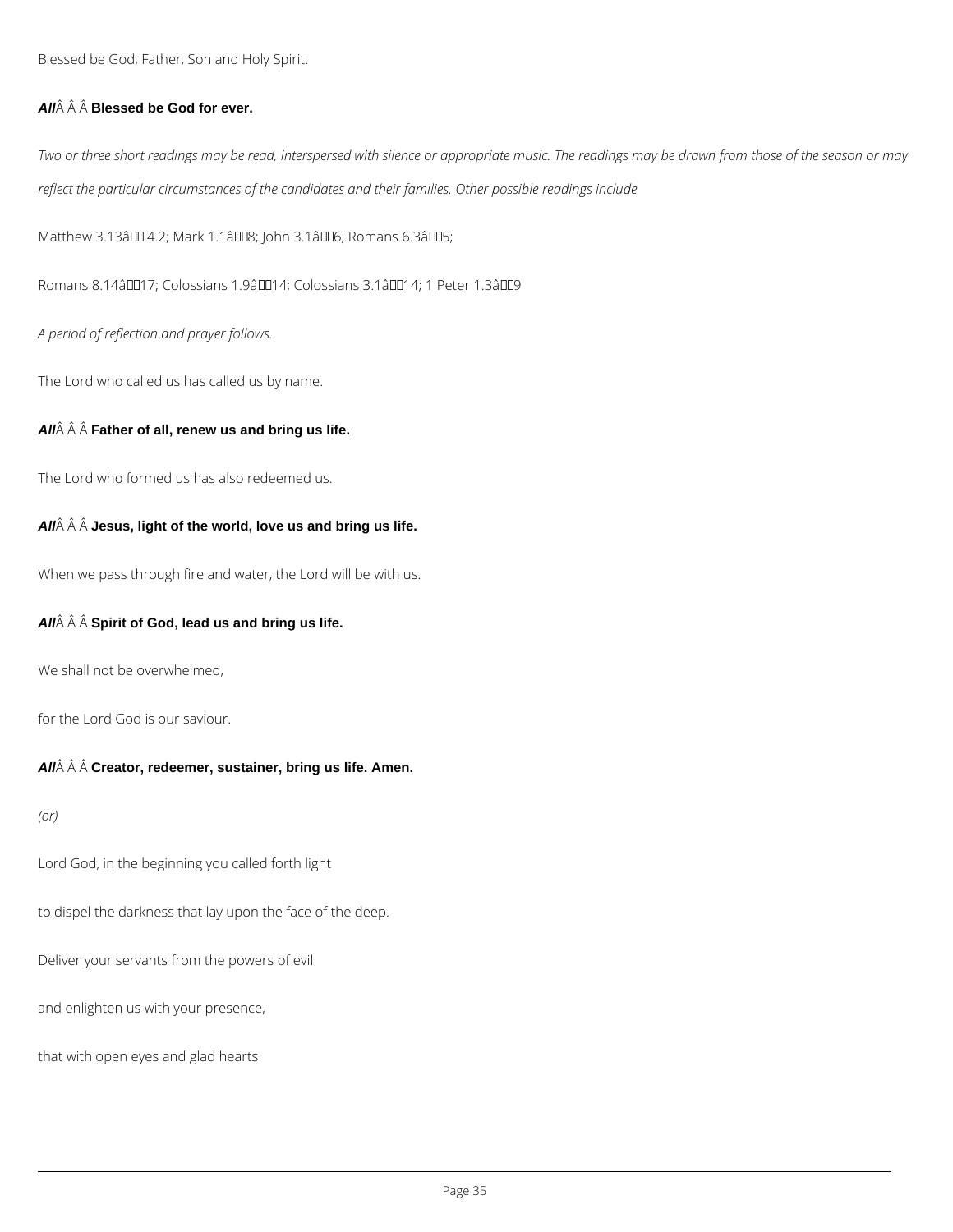we may worship you and serve you,

now and for ever.

All  $\hat{A}$   $\hat{A}$  Amen.

Lord Christ, true light of the world,

shine, we pray, in the hearts of your people,

that we might see the Way that leads to eternal life,

and follow without stumbling;

for you are the Way, O Christ,

as you are the Truth and the Life.

All  $\hat{A}$   $\hat{A}$  Amen.

Come, Holy Spirit, come;

come as wind, come as fire.

Convict, convert and consecrate our hearts and minds,

to our great good, and to your great glory;

who with the Father and the Son are one God,

now and for ever.

All  $\hat{A}$   $\hat{A}$  Amen.

The people may be invited to add their own prayers.

T[he](/var/www/www.churchofengland.org/web/baptism-and-confirmation#p94) Lord's Prahyeer)eis said (see

The prayers conclude with

Gracious God,

whose faithfulness never fails,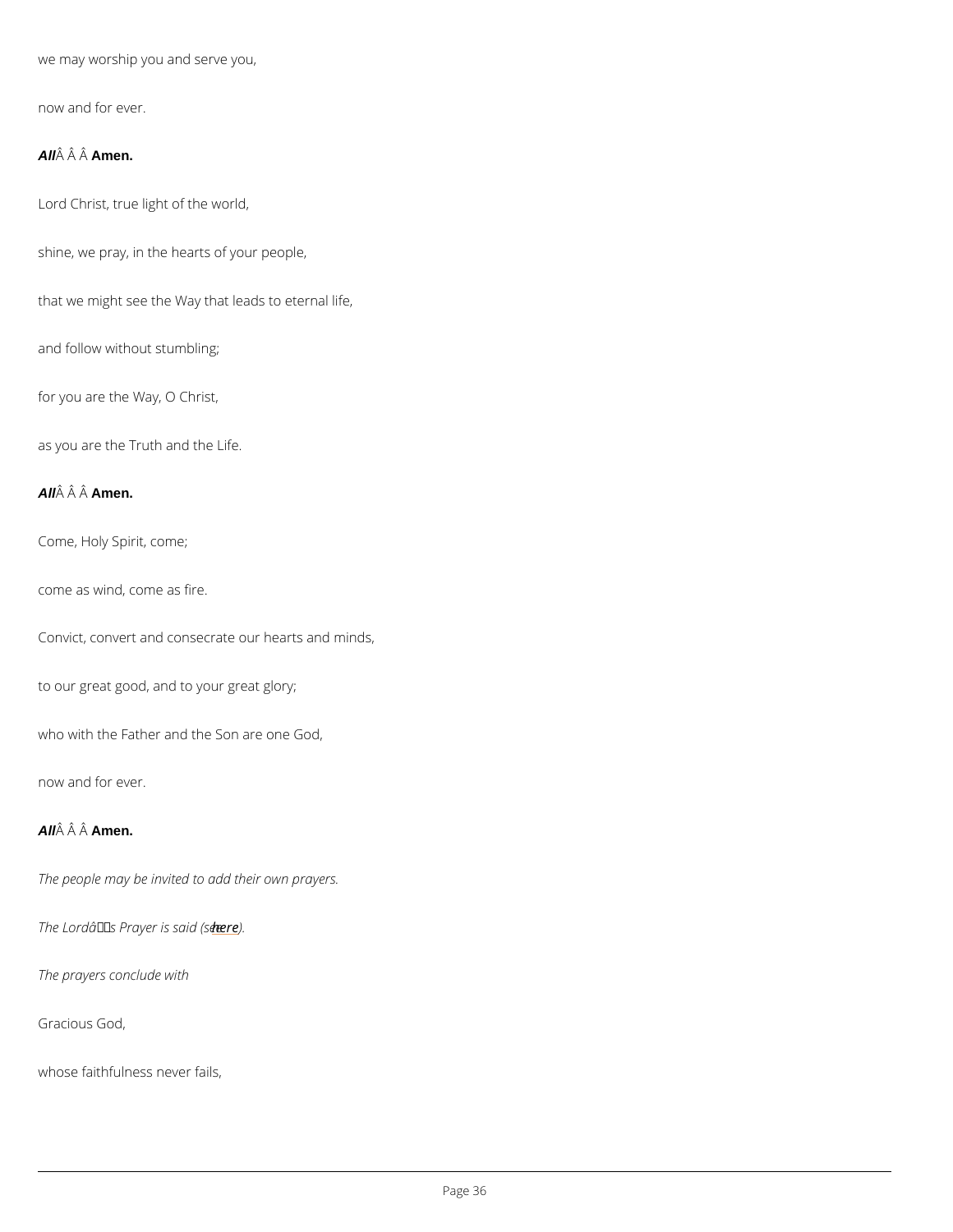may those who seek find the kingdom,

those who knock see an opened door,

those who ask receive the gift of new life

which you offer freely to all

in Jesus Christ.

All  $\hat{A}$   $\hat{A}$  Amen.

Let us bless the Lord.

All  $\hat{A}$   $\hat{A}$  Thanks be to God.

# Resources ât'

Being welcomed as a disciple begins a journey of exploration of the Christian Way; central to explores different aspects of Christianity. The disciple may meet with a group during the wee the regular congregation during the normal service before the sermon. It is important that th the Christian Way and is encouraged to see them as models of Christian learning.

New disciples should be helped and encouraged into a daily, sustaining discipline of prayer appropriate for a regular group to use Prayer during the Day CoormMhoorm iWho prosini Epve DaiaAhity t IFF neraay eer fr appropriate time either might include the Pres**betation of the Four Texts** (

¶Â Â Âraditional Prayers for Use with Learning Groups

These traditional prayers are taken from Prayer During the Day.

Christ be with me, Christ within me,

Christ behind me, Christ before me,

Christ beside me, Christ to win me,

Christ to comfort and restore me,

Christ beneath me, Christ above me,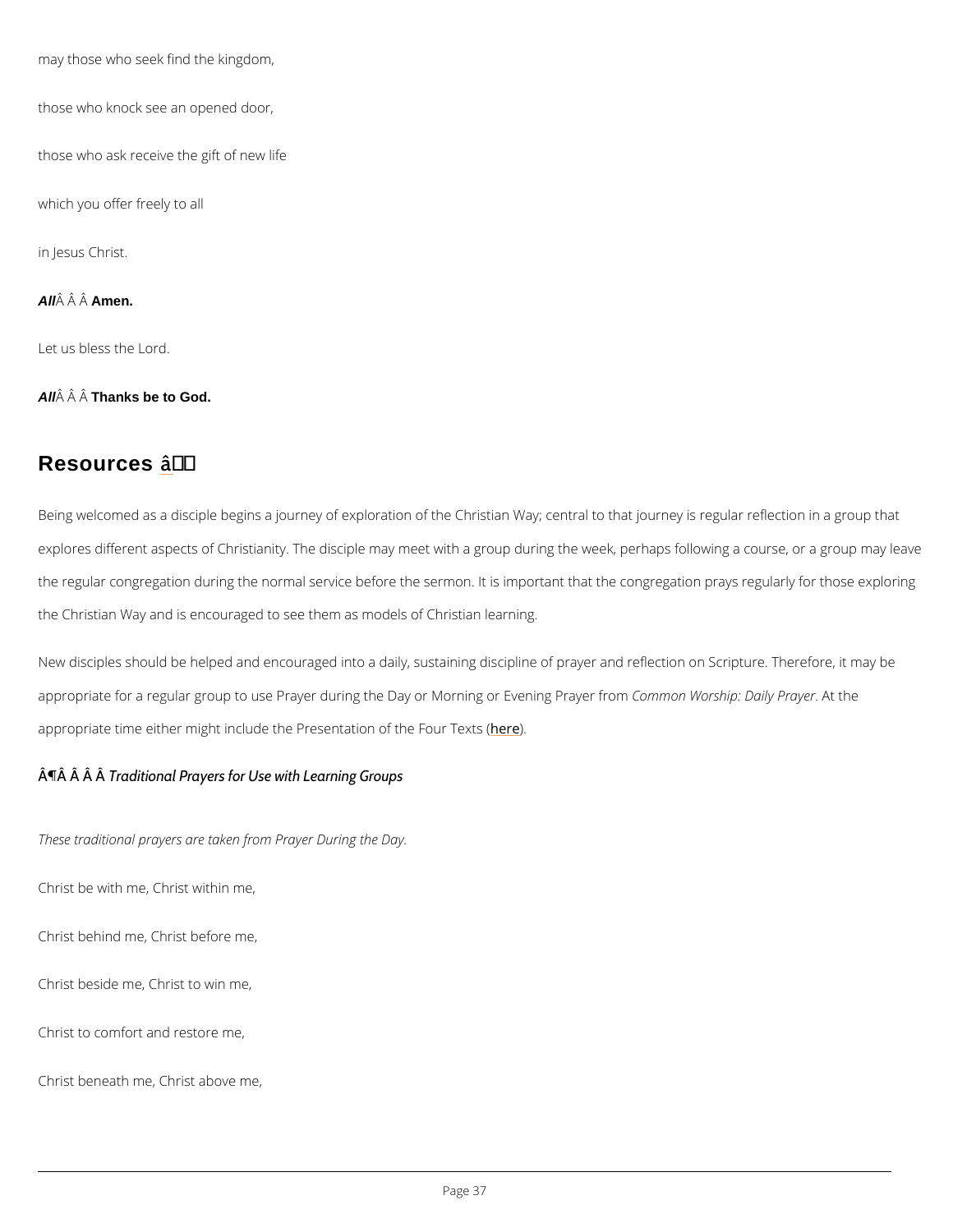Christ in quiet, Christ in danger,

Christ in hearts of all that love me,

Christ in mouth of friend and stranger.

*from St Patrickâs Breastplate*

Eternal God,

the light of the minds that know you,

the joy of the hearts that love you,

and the strength of the wills that serve you:

grant us so to know you

that we may truly love you,

so to love you that we may truly serve you,

whose service is perfect freedom;

through Jesus Christ our Lord.

*after Augustine of Hippo (430)*

Eternal light, shine into our hearts,

eternal goodness, deliver us from evil,

eternal power, be our support,

eternal wisdom, scatter the darkness of our ignorance,

### eternal pity, have mercy upon us;

that with all our heart and mind and soul and strength

we may seek your face and be brought by your infinite mercy to your holy presence,

through Jesus Christ our Lord.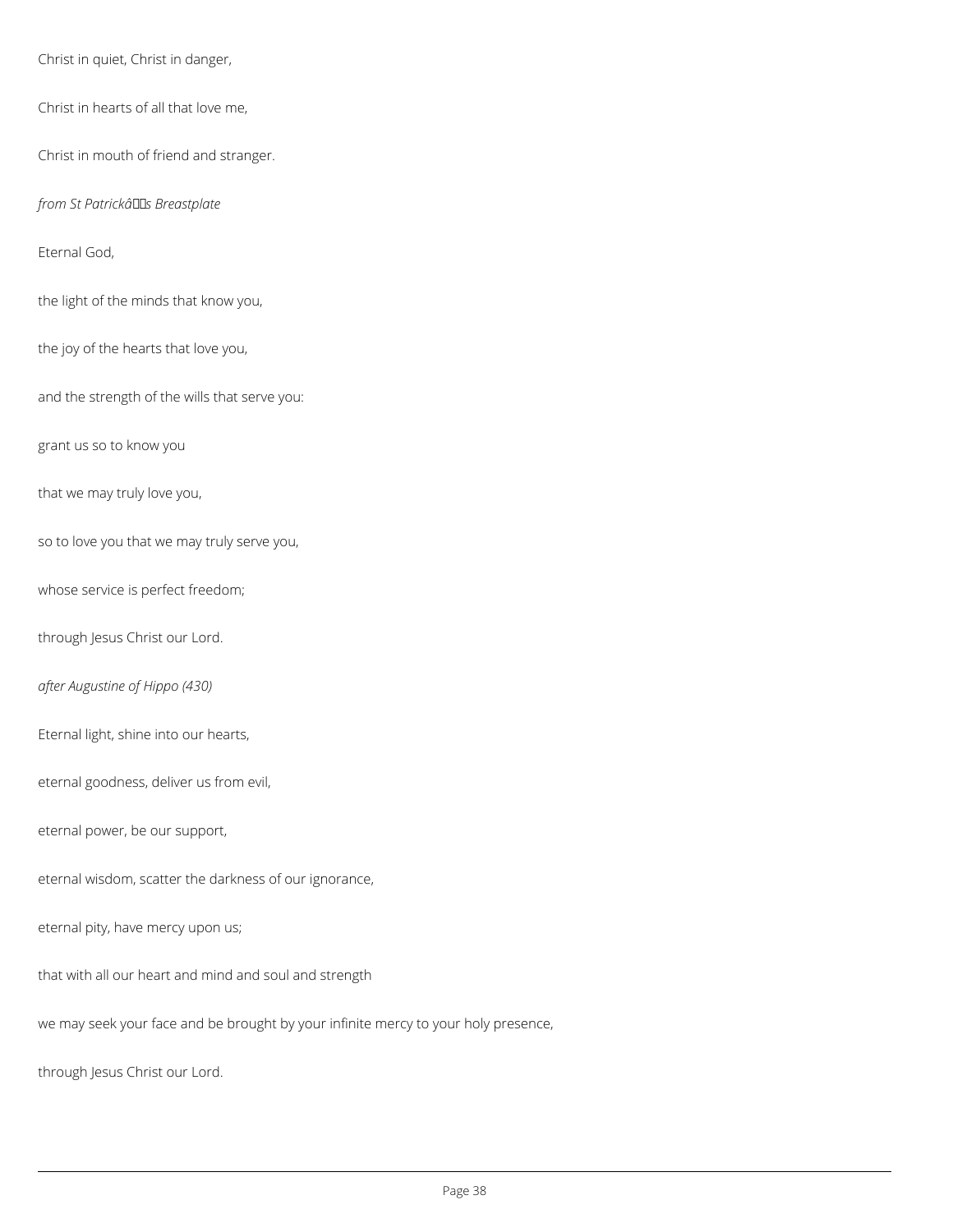### *Alcuin of York (804)*

God be in my head, and in my understanding;

God be in my eyes, and in my looking;

God be in my mouth, and in my speaking;

God be in my heart, and in my thinking;

God be at mine end, and at my departing.

### *Sarum Primer*

Lord Jesus Christ, we thank you

for all the benefits you have won for us,

for all the pains and insults you have borne for us.

Most merciful redeemer,

friend and brother,

may we know you more clearly,

love you more dearly,

and follow you more nearly,

day by day.

*after Richard of Chichester (1253)*

O gracious and holy Father,

give us wisdom to perceive you,

diligence to seek you,

patience to wait for you,

eyes to behold you,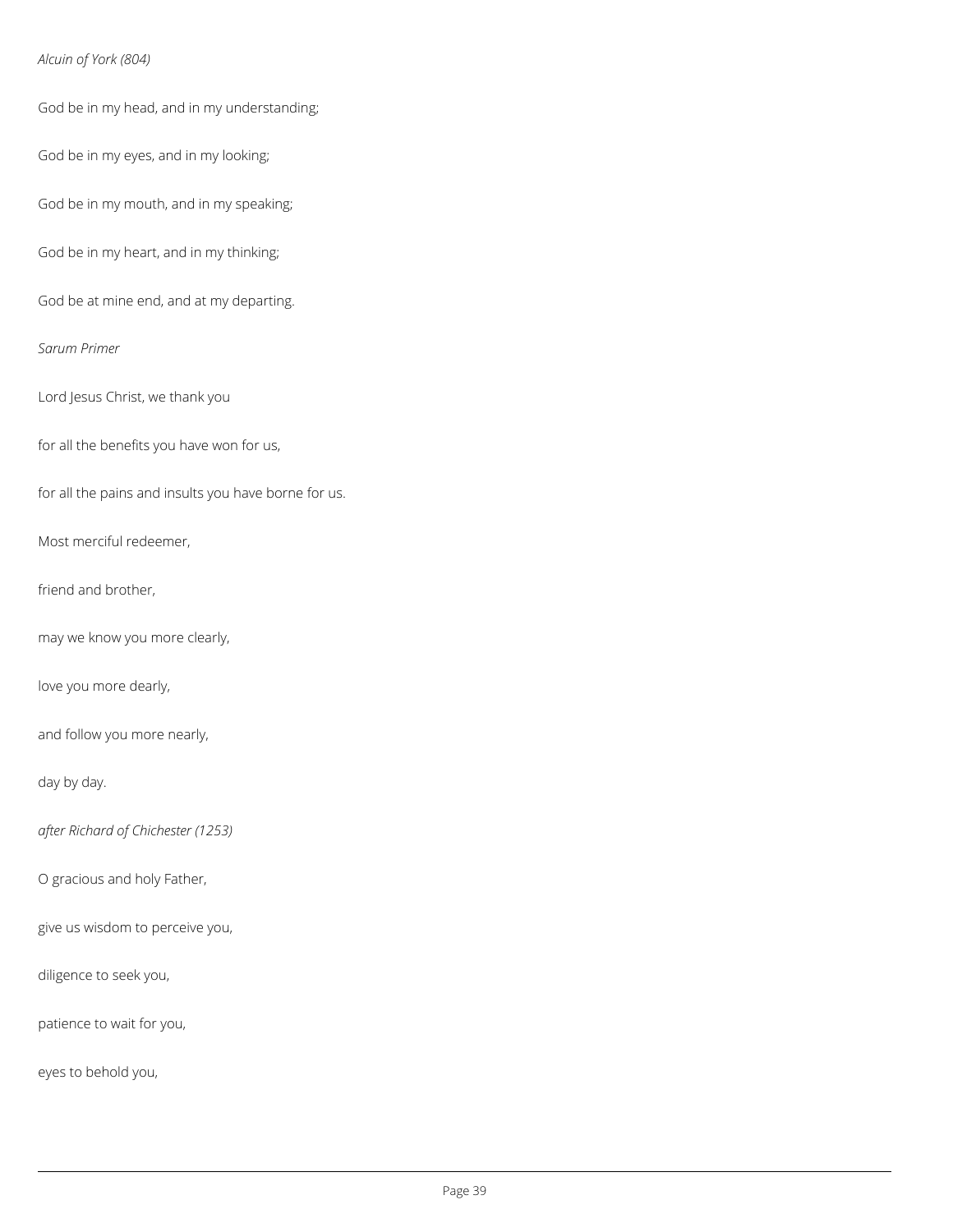a heart to meditate upon you,

and a life to proclaim you,

through the power of the Spirit

of Jesus Christ our Lord.

*Benedict of Nursia (c. 550)*

O Lord our God,

grant us grace to desire you with our whole heart;

that so desiring, we may seek and find you;

and so finding, may love you;

and so loving, may hate those sins from which you have delivered us;

through Jesus Christ our Lord.

*Anselm (1109)*

*A prayer before Bible reading*

O Lord, you have given us your word

for a light to shine upon our path.

Grant us so to meditate on that word,

and to follow its teaching,

that we may find in it the light

that shines more and more until the perfect day;

through Jesus Christ our Lord.

*after Jerome (420)*

¶ *Prayers of Intercession*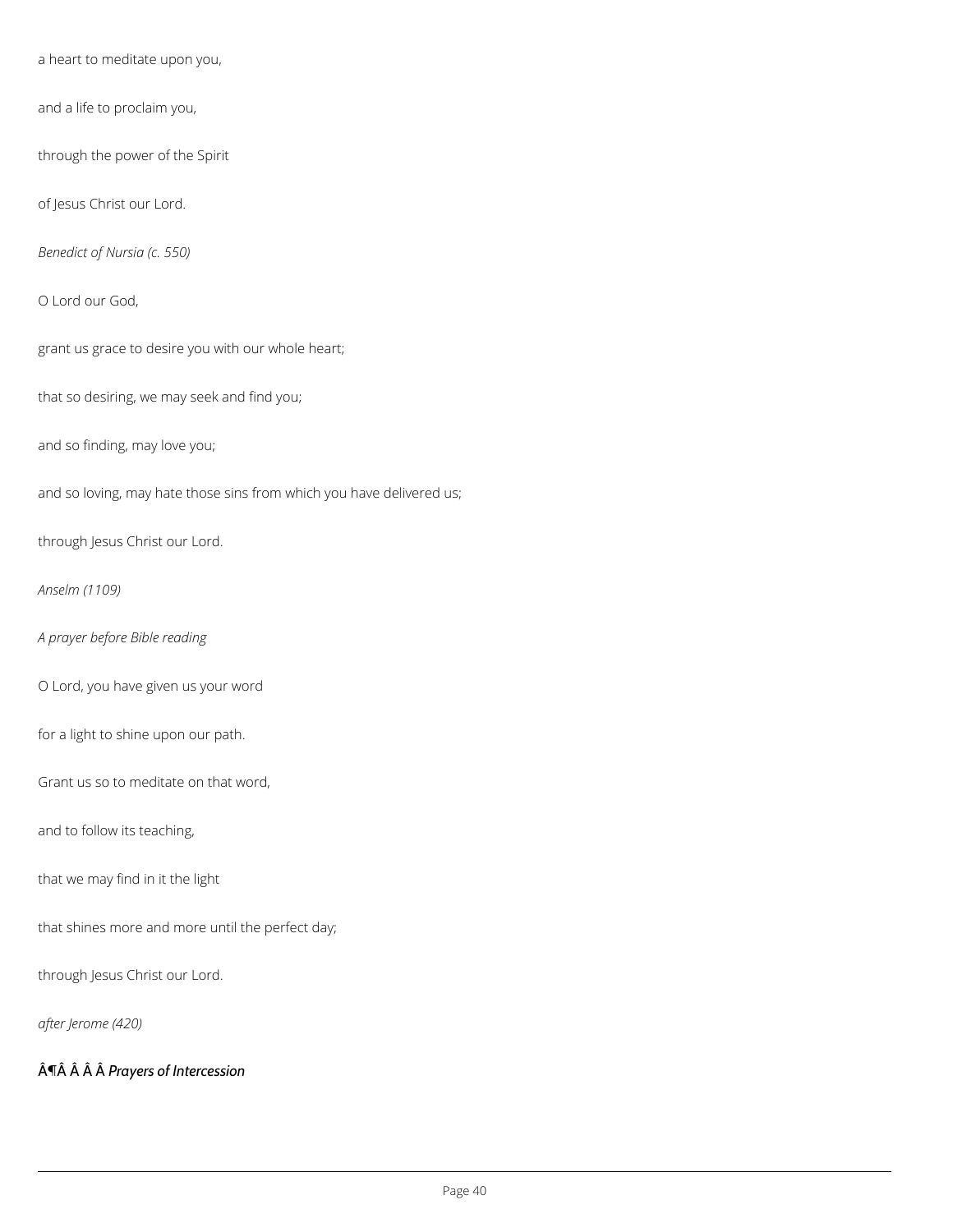In the power of the Spirit let us pray to the Father, through Jesus Christ who is the Way, the Truth and the Life.

We pray for all who follow the Way of Christ

and for the unity of all Christian people;

break down that which separates us from one another and from you,

that knowing your forgiveness we may share your love with a needy world.

Lord, hear us.

### **All Lord, graciously hear us.**

We pray for those who hold positions of responsibility and power

both internationally and in our local communities;

may your Holy Spirit guide them in their decision-making,

so that paths of truth and justice may be open to everyone.

Lord, hear us.

### **All Lord, graciously hear us.**

We give you thanks and pray

for all who support and care for us as we follow the Way of Christ,

our families and friends,

and our fellow pilgrims along the way;

nourish us all with the words of life and the bread of heaven,

that we may worship you joyfully,

listen to you willingly

and serve you gladly.

Lord, hear us.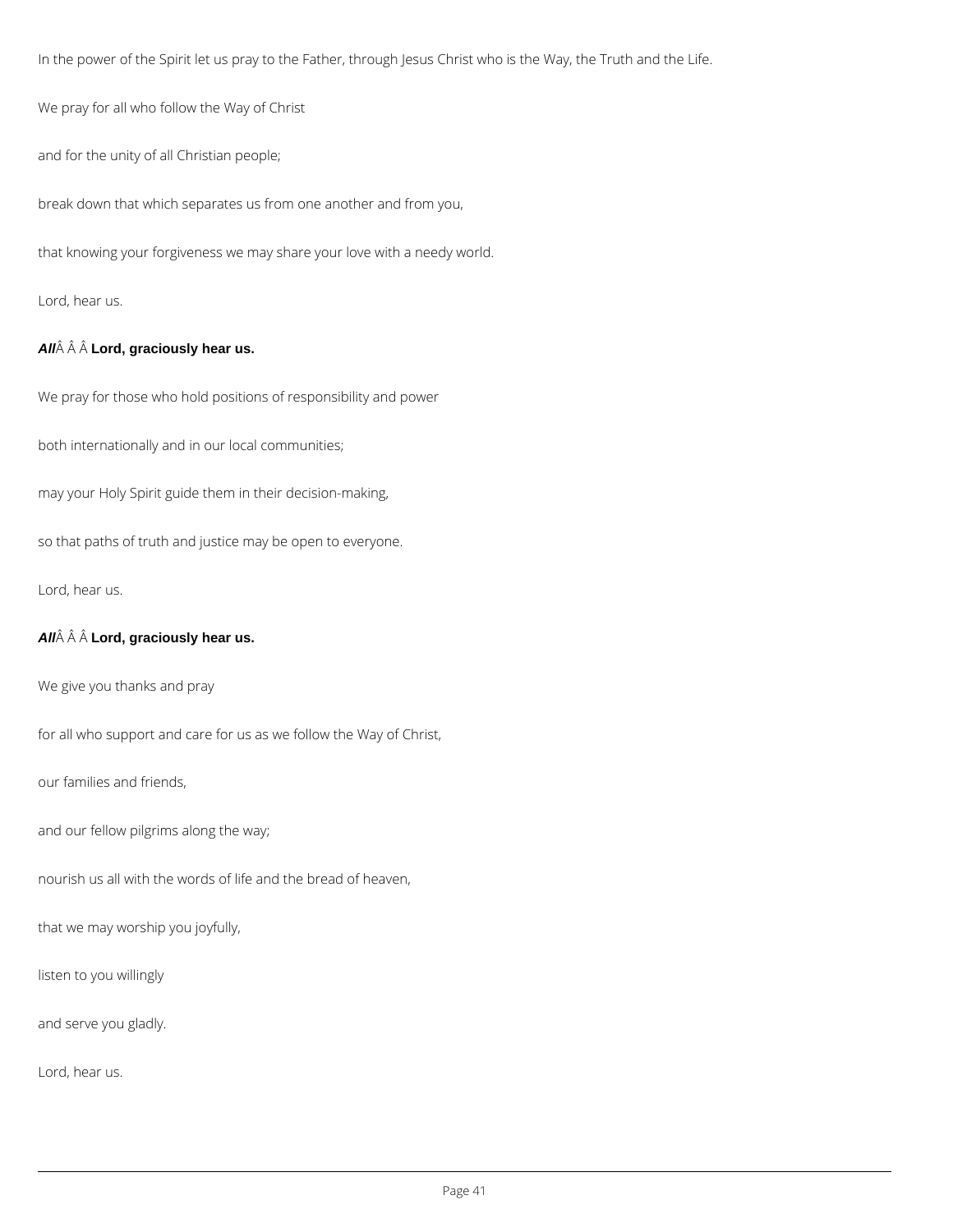### **All Lord, graciously hear us.**

We pray for those who,

through sickness, misfortune or abuse,

feel that their lives are without meaning or direction;

surround them with your love,

and give wisdom and patience to all who support and guide them.

Lord, hear us.

### **All Lord, graciously hear us.**

We thank you for the fullness of life you give us in Jesus Christ,

and for all whose lives have been an example of your truth and life for us;

may our communion with them, and with all the saints,

nourish and support us on our earthly pilgrimage.

Lord, hear us.

### **All Lord, graciously hear us.**

*(or)*

Surround with your love those exploring the Way of Christ

and set their feet on the way that leads to life.

May your people learn with them the Way of Christ

and find in them a sign of hope.

Lord, in your mercy

**All** $\hat{A}$   $\hat{A}$   $\hat{A}$  hear our prayer.

Guide with your wisdom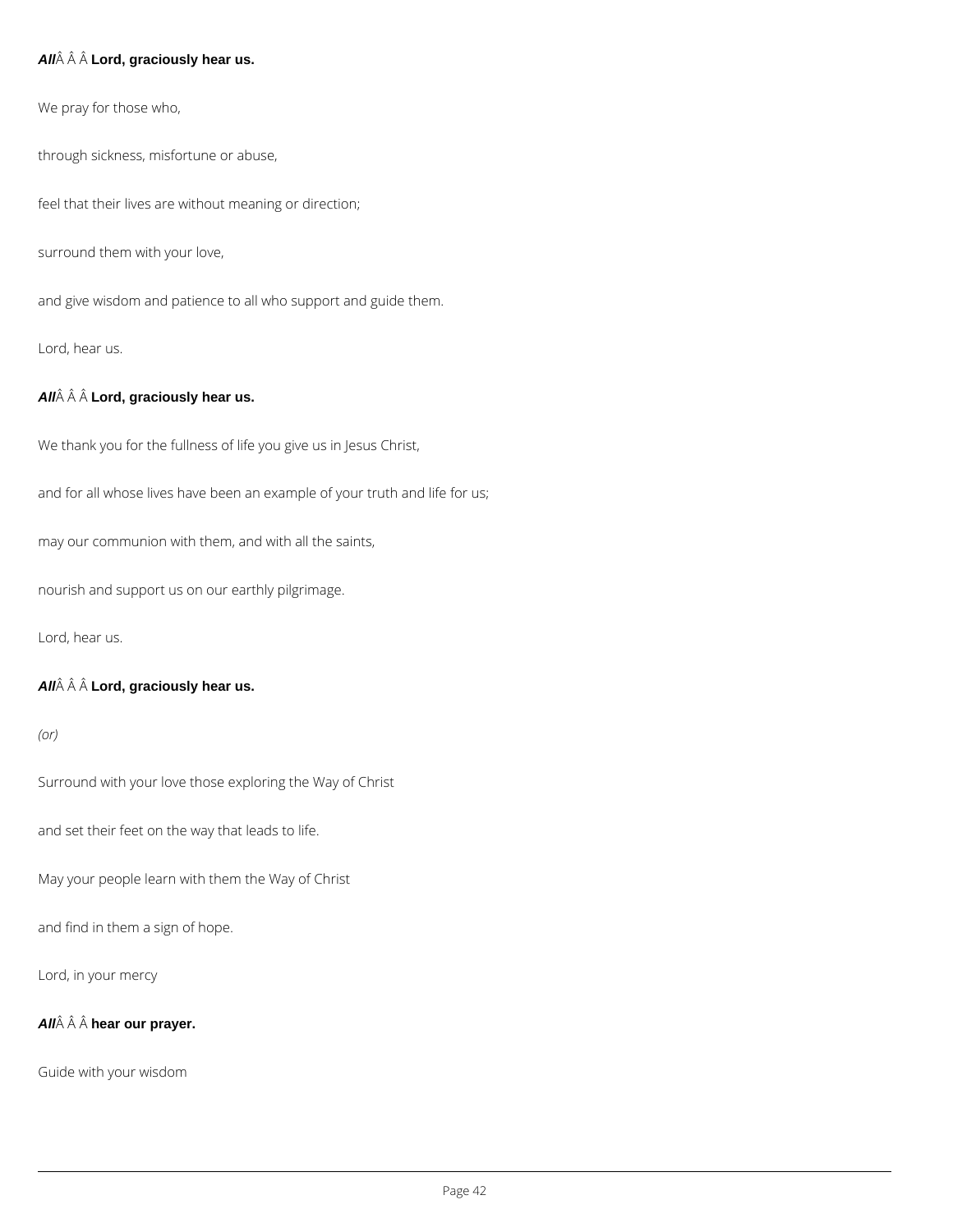those who have heard the call to seek the way of life

and deepen their knowledge and love of Christ.

Lord, in your mercy

**All** $\hat{A}$   $\hat{A}$   $\hat{A}$  hear our prayer.

Give your grace to those whom we have welcomed

as learners in the Way of Christ

and grant them the wisdom that leads to life in Christ.

Lord, in your mercy

### **All** $\hat{A}$   $\hat{A}$   $\hat{A}$  hear our prayer.

Support with your grace and protection

all who have set themselves to learn the Way of Christ,

that they may know your love

and be a source of life to others.

Lord, in your mercy

### **All** $\hat{A}$   $\hat{A}$   $\hat{A}$  hear our prayer.

*(or)*

God of all time and space, one God in Trinity,

turn your ear to hear us as we pray.

### Hear us, Lord.

## All $\hat{A}$   $\hat{A}$   $\hat{A}$  Hear us, Lord, and all your pilgrim Church.

Guiding Israel with fire and cloud,

you led your chosen people from captivity to the promised land.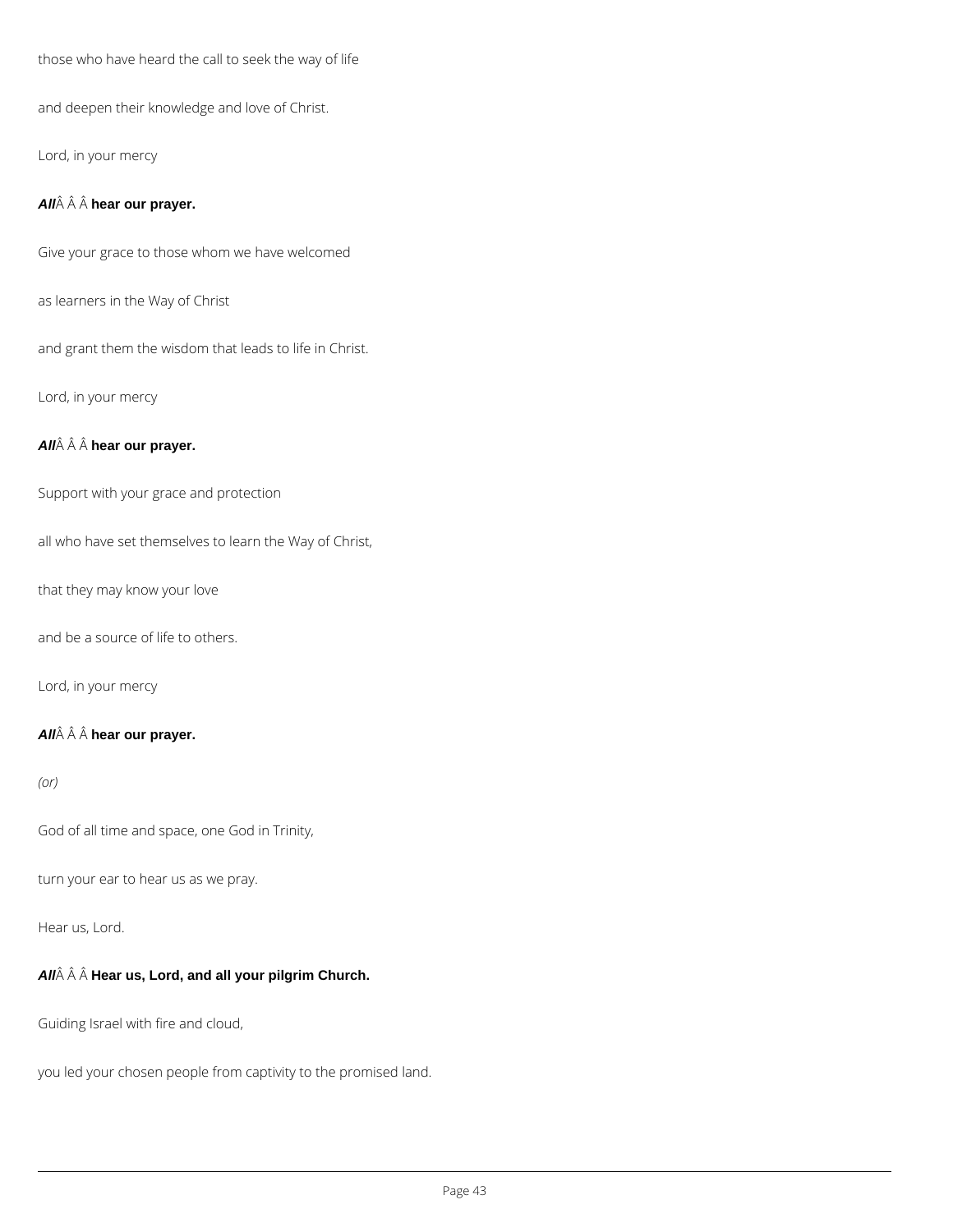We pray for guidance as we search out the Way,

and wisdom for those struggling to find it.

Guide us, Lord.

## **All Guide us, Lord, and all your pilgrim Church.**

Revealed in burning bush and in mountain cloud,

you gave the law, and taught your people.

We ask that, learning from the Scriptures,

we may grow in love for you and for one another.

Teach us, Lord.

### All $\hat{A}$   $\hat{A}$   $\hat{A}$  Teach us, Lord, and all your pilgrim Church.

Father, you sent your Son in human frailty;

in the garden, he accepted the cup of death.

We pray for strength to meet the challenges before us,

and remember those who have inspired your Church to faith â<sup>[]</sup>

Strengthen us, Lord.

### All $\hat{A}$   $\hat{A}$   $\hat{A}$  Strengthen us, Lord, and all your pilgrim Church.

Jesus, healer of the sick,

worker of miracles, friend of the outcast;

we ask for grace to care

for our neighbours throughout the world;

especially we pray for âD¦

Sustain us, Lord.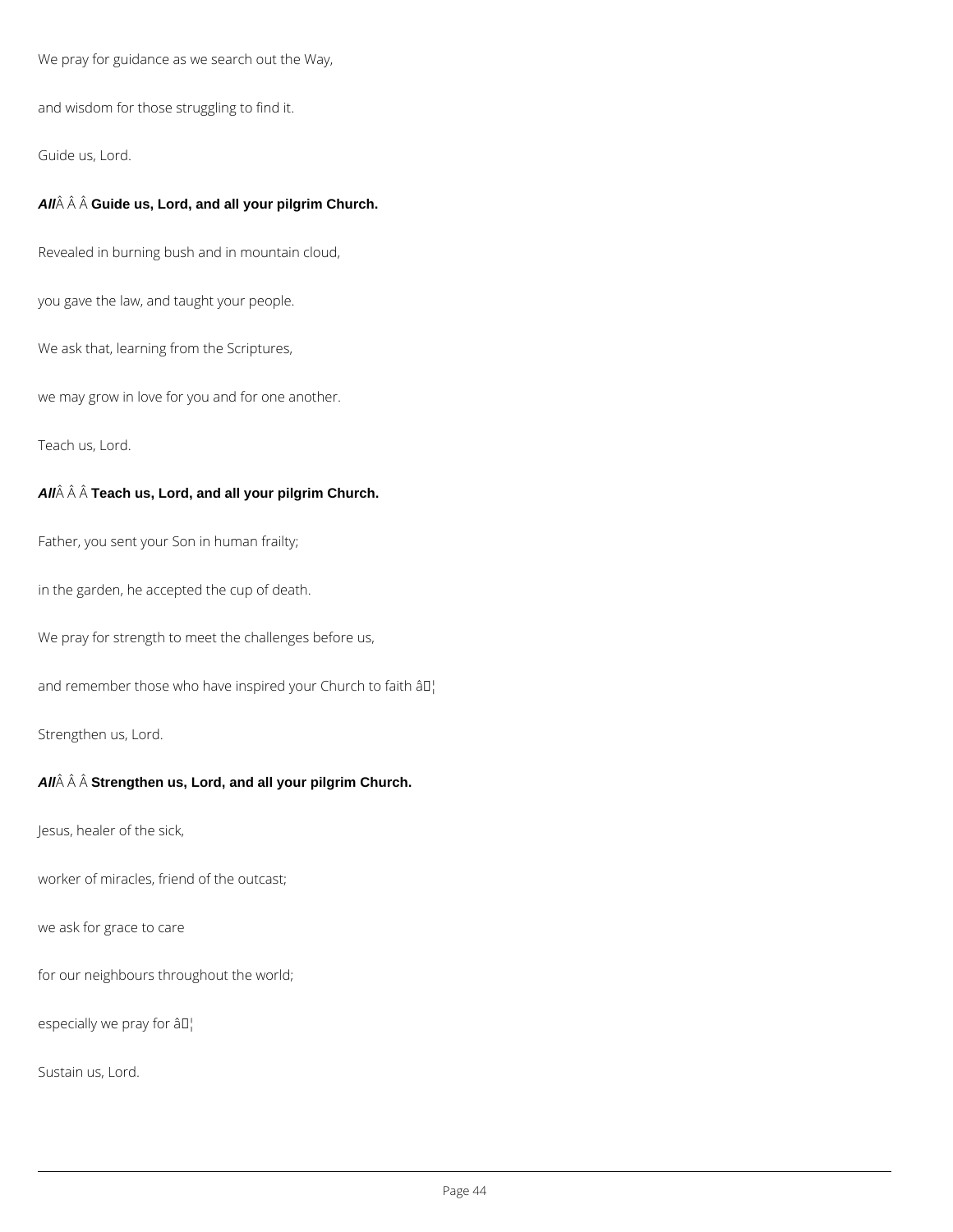## All $\hat{A}$   $\hat{A}$   $\hat{A}$  Sustain us, Lord, and all your pilgrim Church.

Holy Spirit, living breath of living God,

you inspired the apostles to preach good news.

Help us to bear witness to your love

with cheerful hearts and constant courage.

Inspire us, Lord.

## **All Inspire us, Lord, and all your pilgrim Church.**

Loving Father of all creation,

loving Saviour in form of a servant,

loving Spirit, present among us,

God of all time and space, one God in Trinity,

we offer up our prayers to you.

Hear us, Lord.

## All $\hat{A}$   $\hat{A}$   $\hat{A}$  Hear us, Lord, and all your pilgrim Church.

### ¶ *At the Preparation of the Table*

*Adults, young people and children may bring forward the gifts and help with the preparation of the table. They then lead the congregation in the prayer at the preparation of the table.*

With this bread that we bring

**All we shall remember Jesus.**

With this wine that we bring

**All** $\hat{A}$   $\hat{A}$   $\hat{A}$  we shall remember Jesus.

Bread for his body,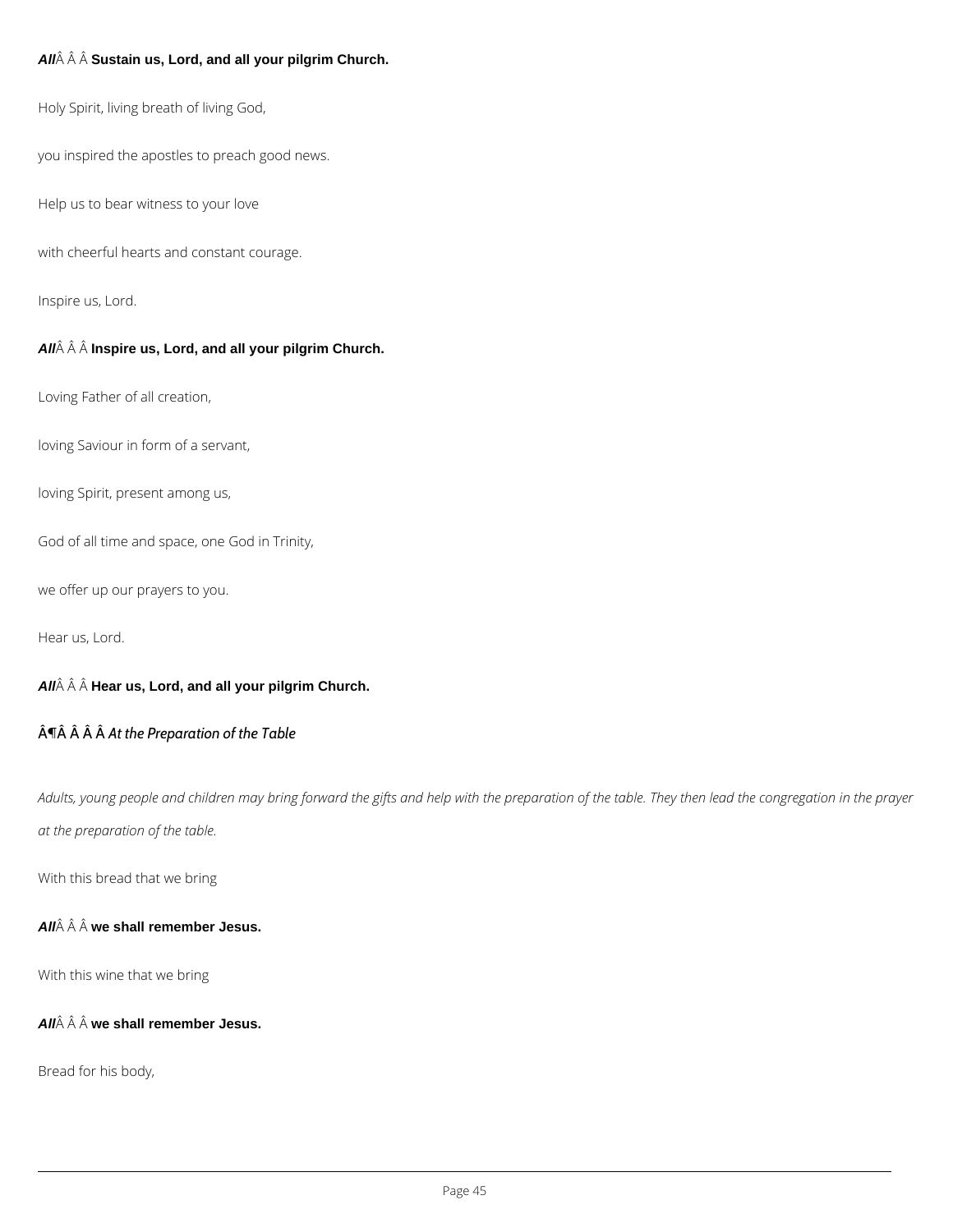wine for his blood,

gifts from God to his table we bring.

All  $\hat{A}$   $\hat{A}$  We shall remember Jesus.

 $\hat{A}$   $\hat{\Pi}$   $\hat{A}$   $\hat{A}$   $\hat{A}$   $\hat{A}$  t  $\hat{A}$  the Dismissal

Adults, young people and children may lead the following

To a troubled world

peace from Christ.

To a searching world

love from Christ.

To a waiting world

hope from Christ.

 $\hat{A}$   $\hat{\Pi}$   $\hat{A}$   $\hat{A}$   $\hat{A}$   $\hat{A}$  the Giving of a Bible

Receive this Bible.

Hear Godâ $\epsilon$ <sup>TM</sup>s word with us.

Learn and tell its stories.

Rejoice in its good news.

Discover its mysteries.

Honour its commandments.

May God's life-giving word be sweeter to you than honey

and lead you in the Way of Christ.

Common Worship: Christian Initiation material from which is included here,

is copyrighth  $\hat{\mathbb{A}}$  @Archbishops' 2000 oCn and publish held roby House Publishing

Copy to clipboard